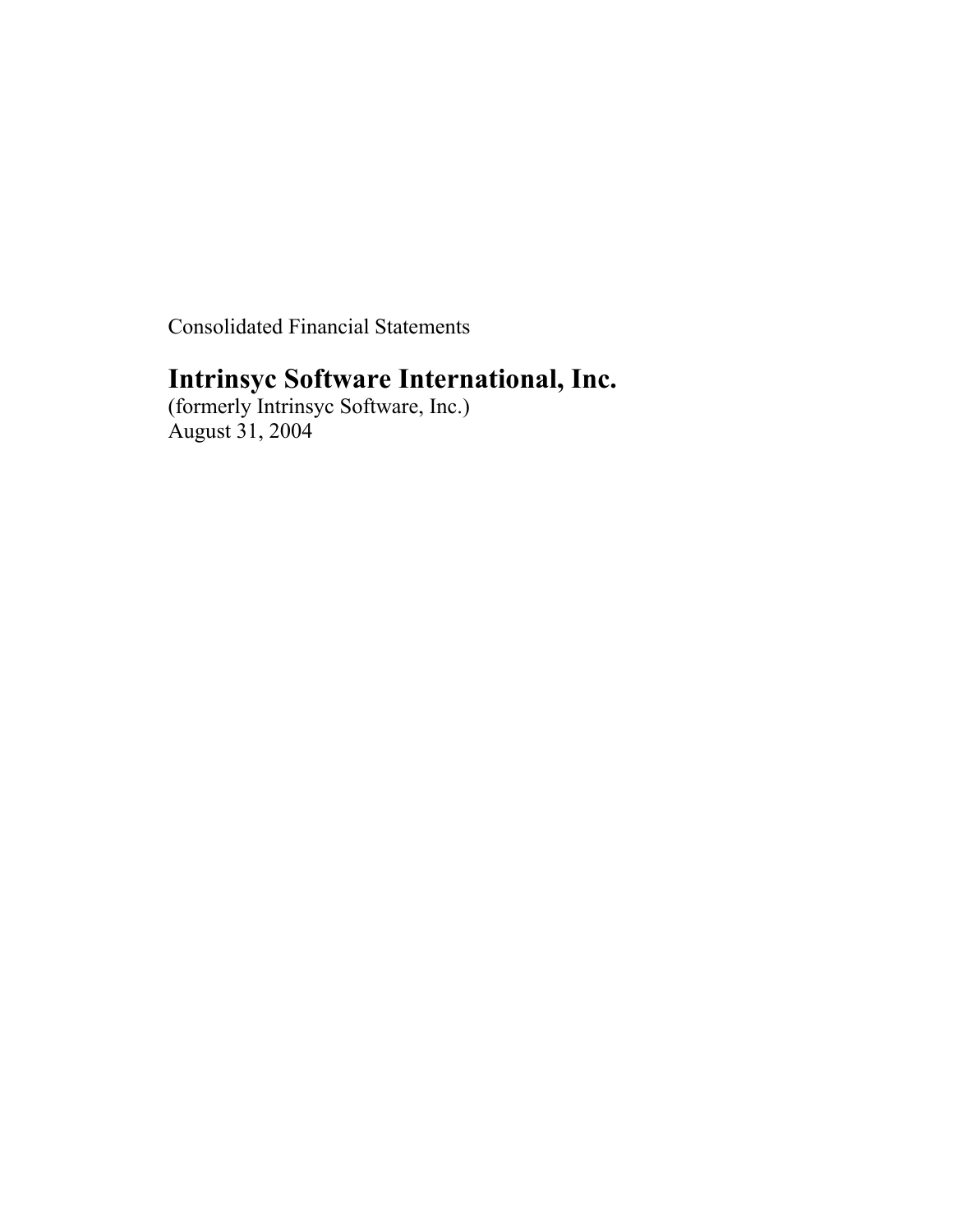## **AUDITORS' REPORT**

## To the Shareholders of **Intrinsyc Software International, Inc.**

We have audited the consolidated balance sheet of **Intrinsyc Software International, Inc.** (formerly Intrinsyc Software, Inc.) as at August 31, 2004 and the consolidated statements of operations and deficit and cash flows for the year then ended. These financial statements are the responsibility of the Company's management. Our responsibility is to express an opinion on these financial statements based on our audit.

We conducted our audit in accordance with Canadian generally accepted auditing standards. Those standards require that we plan and perform an audit to obtain reasonable assurance whether the financial statements are free of material misstatement. An audit includes examining, on a test basis, evidence supporting the amounts and disclosures in the financial statements. An audit also includes assessing the accounting principles used and significant estimates made by management, as well as evaluating the overall financial statement presentation.

In our opinion, these consolidated financial statements present fairly, in all material respects, the financial position of the Company as at August 31, 2004 and the results of its operations and its cash flows for the year then ended in accordance with Canadian generally accepted accounting principles.

The consolidated financial statements as at August 31, 2003 and for the year ended were reported on by other auditors.

Vancouver, Canada,

Ernst + Young LLP

October 29, 2004. Chartered Accountants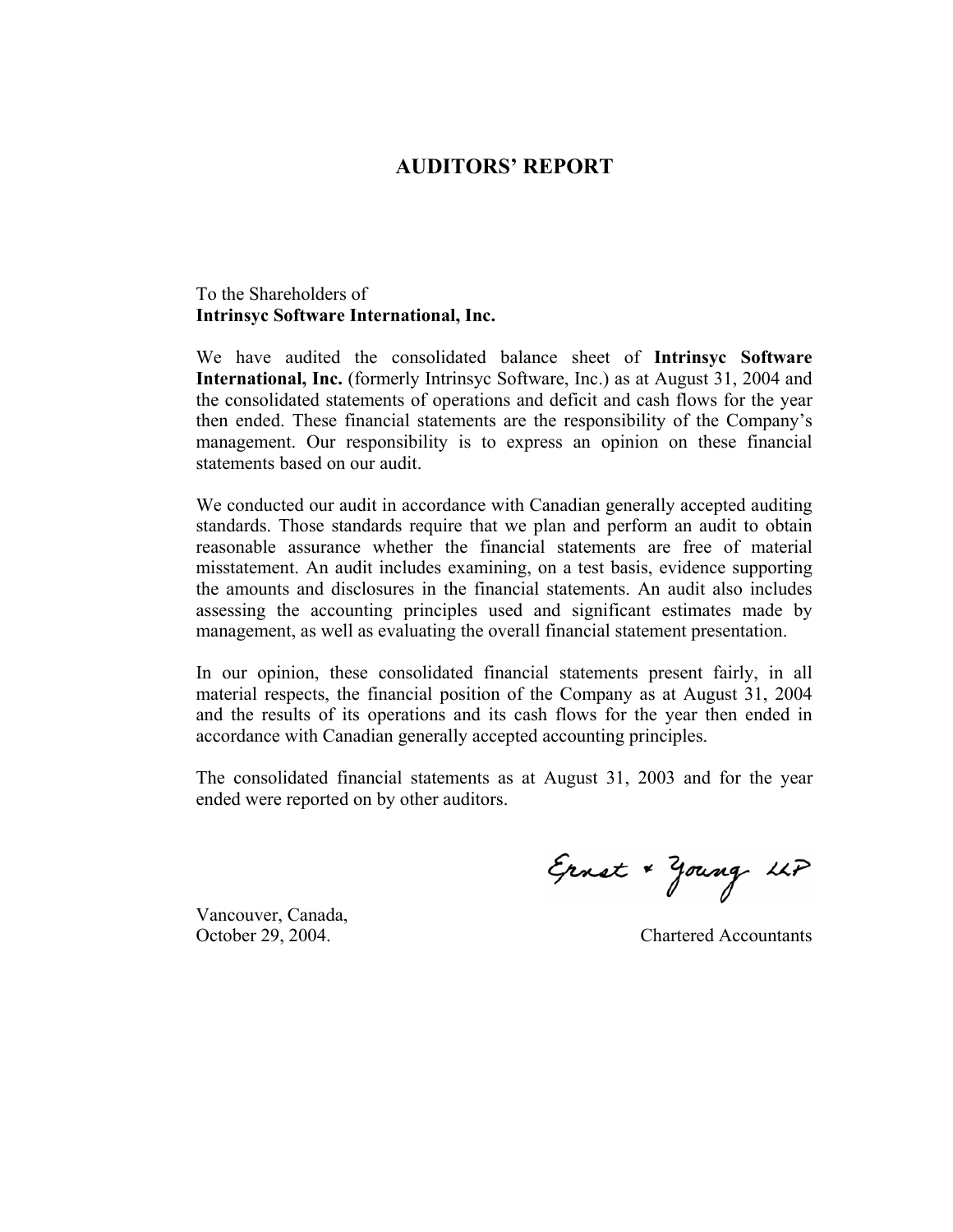# **CONSOLIDATED BALANCE SHEET**

As at August 31

|                                             | 2004<br>\$ | 2003<br>\$ |
|---------------------------------------------|------------|------------|
|                                             |            |            |
| <b>ASSETS</b>                               |            |            |
| Current                                     |            |            |
| Cash and cash equivalents [note 5]          | 4,600,460  | 6,920,785  |
| Funds held in trust [note 4[b]]             |            | 461,438    |
| Restricted cash [note 4[a]]                 |            | 1,983,661  |
| Accounts receivable                         | 3,381,271  | 3,332,946  |
| Other receivable [note 11[b]]               | 947,374    | 960,282    |
| Inventory                                   | 277,840    | 629,931    |
| Prepaid expenses                            | 334,780    | 156,215    |
| <b>Total current assets</b>                 | 9,541,725  | 14,445,258 |
| Capital assets [note 6]                     | 838,268    | 1,188,418  |
| Goodwill [note 7[a]]                        | 14,189,478 | 11,671,498 |
| Other intangible assets [note 7[b]]         | 1,442,848  | 1,668,786  |
| <b>Total assets</b>                         | 26,012,319 | 28,973,960 |
|                                             |            |            |
| <b>LIABILITIES AND SHAREHOLDERS' EQUITY</b> |            |            |
| Current                                     |            |            |
| Accounts payable and accrued liabilities    | 2,031,780  | 2,287,062  |
| Deferred revenue                            | 645,820    | 459,803    |
| Future income taxes [note 10]               | 94,600     | 144,600    |
| Guaranteed loan note [note 4[a]]            |            | 1,983,661  |
| Loan note [note $4[a]$ ]                    |            | 804,271    |
| <b>Total current liabilities</b>            | 2,772,200  | 5,679,397  |
| Future income taxes [note 10]               | 261,433    | 356,033    |
| <b>Total liabilities</b>                    | 3,033,633  | 6,035,430  |
|                                             |            |            |
| Commitments and contingencies [note 11]     |            |            |
| Shareholders' equity                        |            |            |

| Share capital <i>[note 9]</i>              | 52,328,077     | 49,512,683   |
|--------------------------------------------|----------------|--------------|
| Share purchase warrants <i>[note 9]</i>    | 163,500        | 140,000      |
| Shares to be issued                        |                | 399.560      |
| Cumulative translation adjustment          | (27,792)       | (88, 855)    |
| Deficit                                    | (29, 485, 099) | (27,024,858) |
| Total shareholders' equity                 | 22,978,686     | 22,938,530   |
| Total liabilities and shareholders' equity | 26,012,319     | 28,973,960   |

*See accompanying notes to consolidated financial statements* 

On behalf of the Board:

Director Director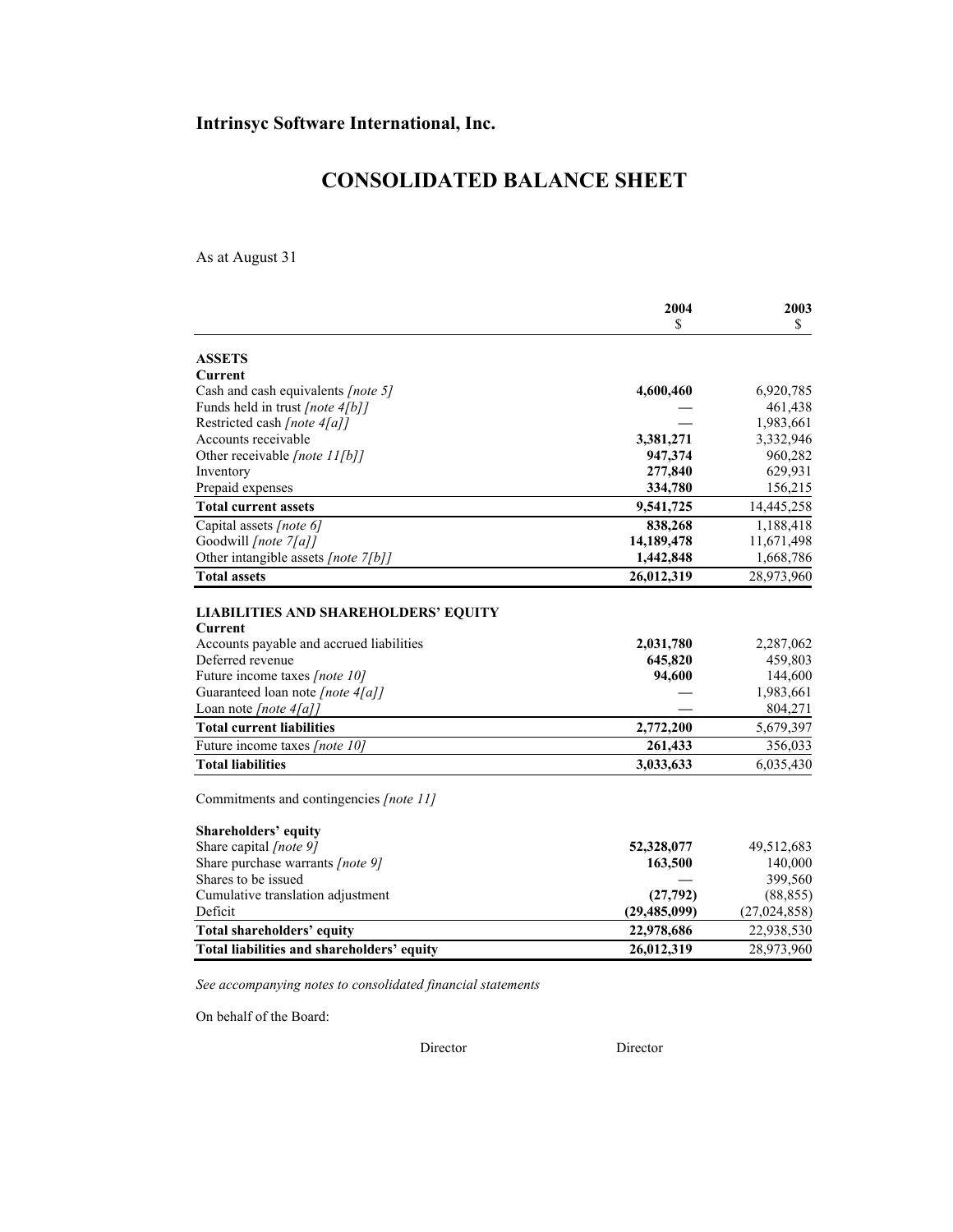# **CONSOLIDATED STATEMENT OF OPERATIONS AND DEFICIT**

Year ended August 31

|                                                       | 2004       | 2003        |
|-------------------------------------------------------|------------|-------------|
|                                                       | \$         | \$          |
| Revenues [note 13]                                    | 15,175,928 | 13,879,023  |
| Cost of sales                                         | 8,927,120  | 9,082,426   |
|                                                       | 6,248,808  | 4,796,597   |
| <b>Expenses</b>                                       |            |             |
| Administration                                        | 2,450,740  | 2,408,045   |
| Marketing and sales                                   | 3,427,404  | 4,218,864   |
| Research and development                              | 1,507,017  | 3,659,959   |
| Amortization                                          | 1,097,774  | 1,288,863   |
| Restructuring and other costs [note 14]               | 623,000    | 712,393     |
| Less: Technology Partnerships Canada Funding          |            |             |
| Investment [note $11[b]$ ]                            | (219, 053) | (1,327,675) |
|                                                       | 8,886,882  | 10,960,449  |
| Loss before other earnings (expense) and income taxes | 2,638,074  | 6,163,852   |
| Other expense (earnings)                              |            |             |
| Foreign exchange loss (gain) [note 12]                | (35,591)   | 1,158,692   |
| Interest expense (income)                             | (7, 971)   | (255, 105)  |
|                                                       | (43, 562)  | 903,587     |
| Loss before income taxes                              | 2,594,512  | 7,067,439   |
| Income tax expense (recovery) [note 10]               |            |             |
| Current                                               | 10,329     | 194,782     |
| Future                                                | (144, 600) | (214,600)   |
|                                                       | (134, 271) | (19, 818)   |
| Loss for the year                                     | 2,460,241  | 7,047,621   |
| Deficit, beginning of year                            | 27,024,858 | 19,977,237  |
| Deficit, end of year                                  | 29,485,099 | 27,024,858  |
| Loss per share                                        | 0.06       | 0.18        |
| Weighted average number of shares outstanding         | 41,631,629 | 38,403,770  |

*See accompanying notes to consolidated financial statements*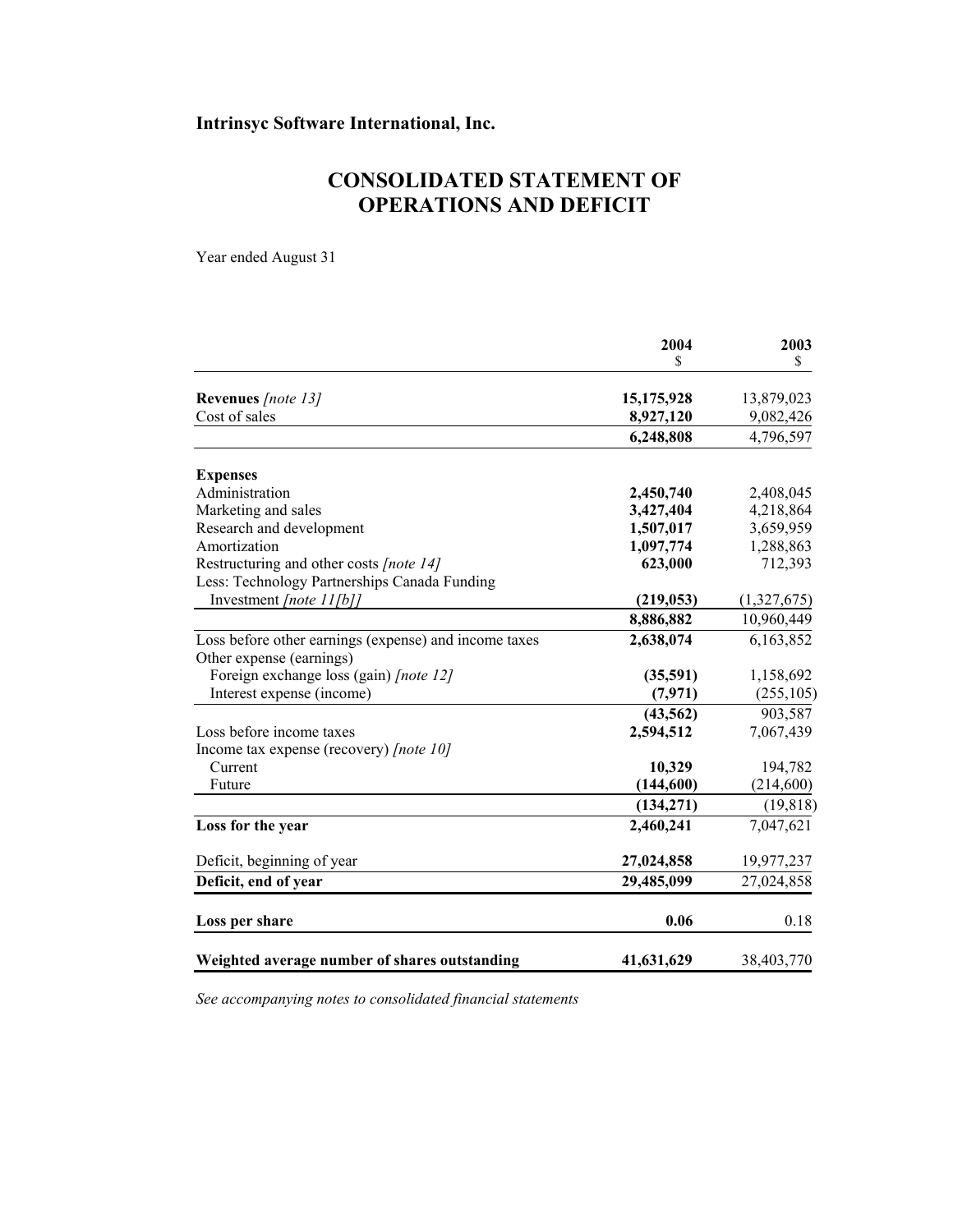# **CONSOLIDATED STATEMENT OF CASH FLOWS**

Year ended August 31

|                                                                                     | 2004<br>\$    | 2003<br>\$  |
|-------------------------------------------------------------------------------------|---------------|-------------|
|                                                                                     |               |             |
| <b>OPERATING ACTIVITIES</b><br>Loss for the year                                    | (2,460,241)   |             |
| Items not involving cash                                                            |               | (7,047,621) |
| Amortization                                                                        | 1,097,774     | 1,288,863   |
|                                                                                     |               |             |
| Unrealized foreign exchange loss on contingent consideration<br>Future income taxes | 58,679        |             |
| Changes in non-cash operating working capital                                       | (144,600)     | (214,600)   |
| Income taxes payable                                                                |               |             |
|                                                                                     | (53,299)      | 56,262      |
| Funds held in trust (current) [note 4[a]]                                           | 461,438       |             |
| Restricted cash (current) [note 4[a]]                                               |               | (2,247,933) |
| Accounts receivable                                                                 | (48,325)      | 1,826,422   |
| Other receivable                                                                    | 12,908        | 296,136     |
| Inventory                                                                           | 352,091       | 123,224     |
| Prepaid expenses                                                                    | (178, 565)    | 107,394     |
| Accounts payable and accrued liabilities                                            | (201,983)     | (1,631,426) |
| Deferred revenue                                                                    | 186,017       | 20,753      |
| Cash used in operating activities                                                   | (918, 106)    | (7,422,526) |
| <b>INVESTING ACTIVITIES</b>                                                         |               |             |
| IEL acquisition costs                                                               | (102, 146)    |             |
| Loan note                                                                           | (862,950)     |             |
| Funds held in trust (long-term) [note 4[b]]                                         |               | 520,461     |
| Acquisition of intangible assets                                                    | (355, 884)    |             |
| Purchase of capital assets                                                          | (165, 802)    | (288,981)   |
| Cash (used in) provided by investing activities                                     | (1, 486, 782) | 231,480     |
| <b>FINANCING ACTIVITIES</b>                                                         |               |             |
| Issuance of common shares for cash                                                  |               |             |
| Warrants                                                                            | 23,500        |             |
| Options                                                                             |               | 51,590      |
| Restricted cash (long-term) [note 4[a]]                                             |               | 5,396,510   |
| Cash guarantee on common shares issued                                              |               | (445, 435)  |
| Cash provided by financing activities                                               | 23,500        | 5,002,665   |
|                                                                                     |               |             |
| Foreign exchange effect on cash and cash equivalents                                | 61,063        | (117,766)   |
| Decrease in cash and cash equivalents                                               | (2,320,325)   | (2,306,147) |
| Cash and cash equivalents, beginning of year                                        | 6,920,785     | 9,226,932   |
| Cash and cash equivalents, end of year                                              | 4,600,460     | 6,920,785   |
| <b>Supplementary information</b>                                                    |               |             |
| Interest paid                                                                       | 92,367        | 2,472       |
| Interest received                                                                   | 58,837        | 270,048     |
| Income taxes paid                                                                   | 123,277       | 56,358      |
| Non-cash investing                                                                  |               |             |
| Additional consideration payable in relation to the                                 |               |             |
| acquisition of IEL [note 4[a]]                                                      | 2,392,334     | 4,724,461   |
|                                                                                     |               |             |

*See accompanying notes to consolidated financial statements*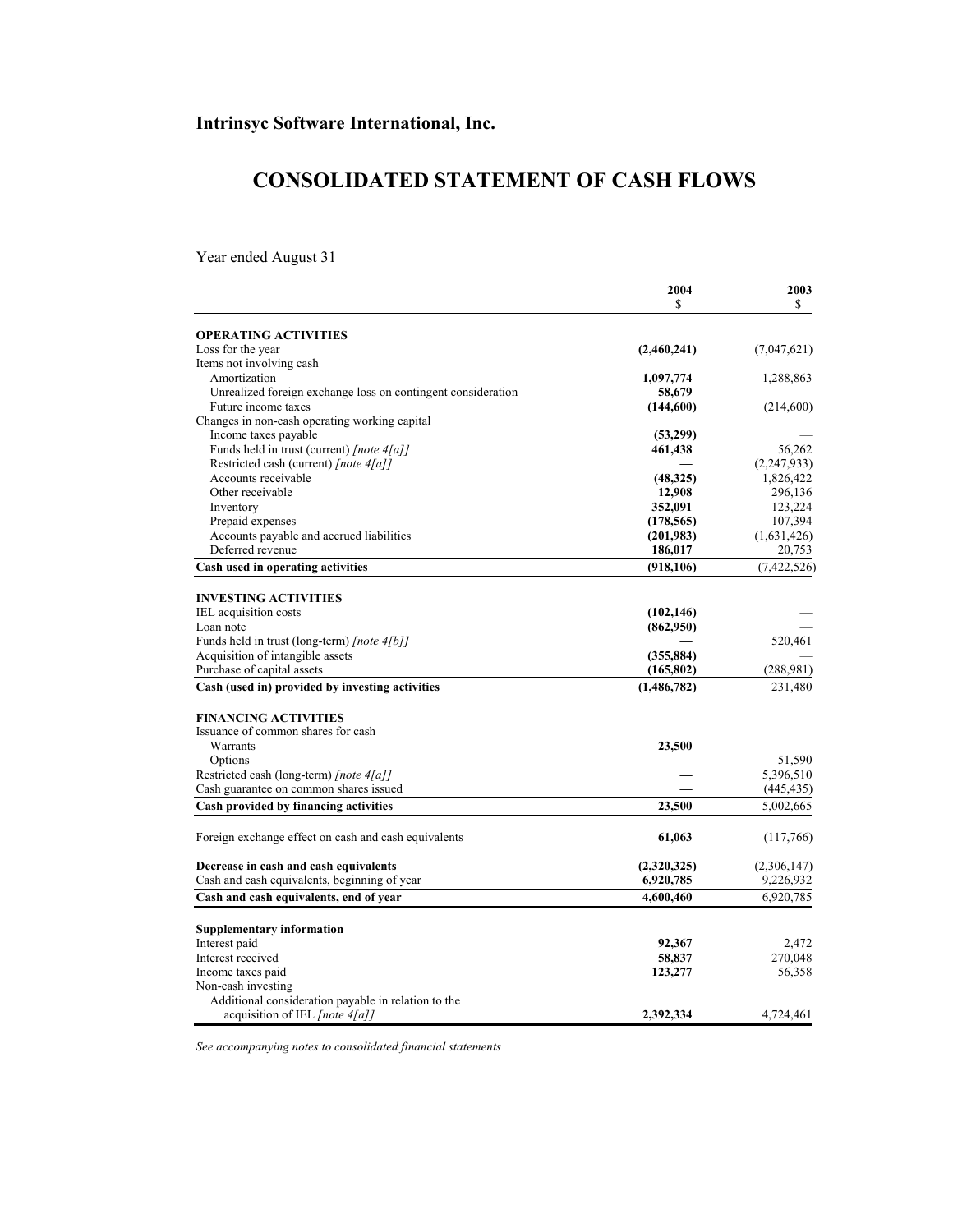August 31, 2004

### **1. ORGANIZATION**

The Company was incorporated on August 31, 1992 under the laws of Alberta and continued under the Company Act (British Columbia) on July 19, 1995. Articles of Continuance were filed under the Canada Business Corporations Act on May 1, 2003 to continue the Company federally and change the name of the Company from Intrinsyc Software, Inc. to Intrinsyc Software International, Inc. The Company provides an integrated framework of embedded hardware, software and service solutions for creating, networking and managing specialized intelligent devices.

### **2. SIGNIFICANT ACCOUNTING POLICIES**

These consolidated financial statements are presented in Canadian dollars and have been prepared by management in accordance with Canadian generally accepted accounting principles.

#### **Principles of consolidation**

The consolidated financial statements include the accounts of the Company and its wholly owned subsidiaries, Intrinsyc Software (USA) Inc., Linar Limited and Intrinsyc Europe Ltd. The Company has eliminated all significant intercompany balances and transactions.

#### **Use of estimates**

The preparation of financial statements in conformity with Canadian generally accepted accounting principles requires management to make estimates and assumptions that affect the reported amounts of assets and liabilities and the disclosure of contingent assets and liabilities at the date of the financial statements, and the reported amounts of revenues and expenses during the reporting period. Actual results could differ from those estimates used in the preparation of the financial statements.

#### **Cash equivalents**

Cash equivalents include short-term deposits, which are all deposits rated R1, term deposits, guaranteed investment certificate deposits or banker's acceptances, with a term to maturity of three months or less when acquired. Short-term deposits are valued at cost.

#### **Inventory**

Inventory is valued at the lower of cost and estimated net realizable value with cost being determined on a first-in-first-out basis.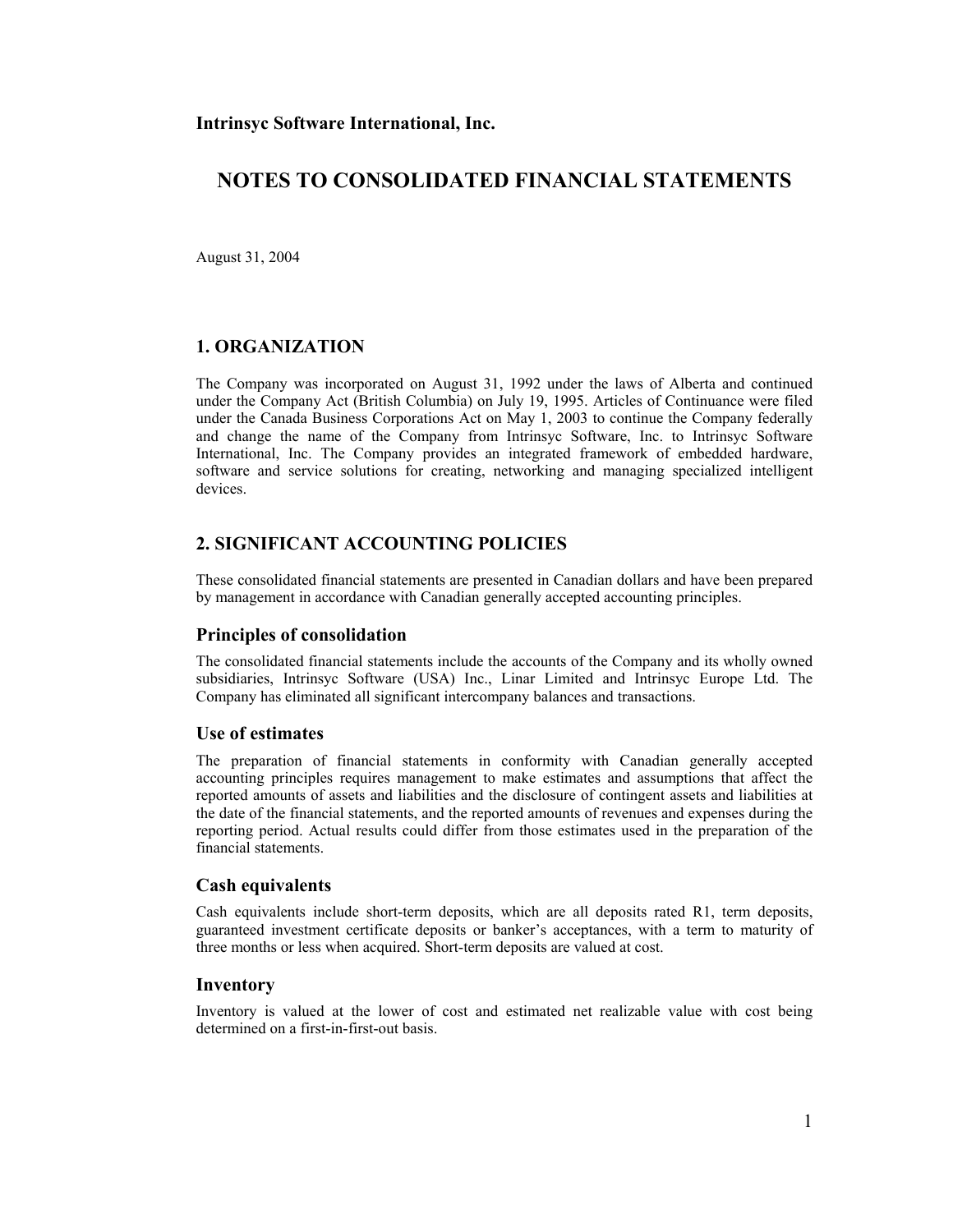## **NOTES TO CONSOLIDATED FINANCIAL STATEMENTS**

August 31, 2004

## **2. SIGNIFICANT ACCOUNTING POLICIES (cont'd.)**

#### **Allowance for doubtful accounts**

The Company records an allowance for doubtful accounts related to accounts receivable that are considered to be impaired. The allowance is based on the Company's knowledge of the financial condition of its customers, the aging of the receivables, current business environment and historical experience. A change to these factors could impact the estimated allowance and the provision for bad debts.

#### **Research and development**

The Company expenses research costs as they are incurred. Development costs are expensed as incurred unless they meet certain specified criteria for deferral and amortization. No development costs have been deferred in the current period, as the criteria for deferral were not met.

#### **Capital assets**

Capital assets are initially recorded at cost. Amortization is subsequently provided on the following basis:

| Computers and equipment | 30% declining-balance |
|-------------------------|-----------------------|
| Computer software       | 3 years straight-line |
| Furniture and fixtures  | 20% declining-balance |

Leasehold improvements are amortized on a straight-line basis over the shorter of the initial lease term or their expected useful life.

#### **Leases**

Leases are classified as either capital or operating. Those leases, which transfer substantially all the benefits and risks of ownership of the property to the Company are accounted for as capital leases. Capital lease obligations reflect the present value of future lease payments, discounted at the appropriate interest rate.

All other leases are accounted for as operating leases wherein rental payments are charged to income as incurred.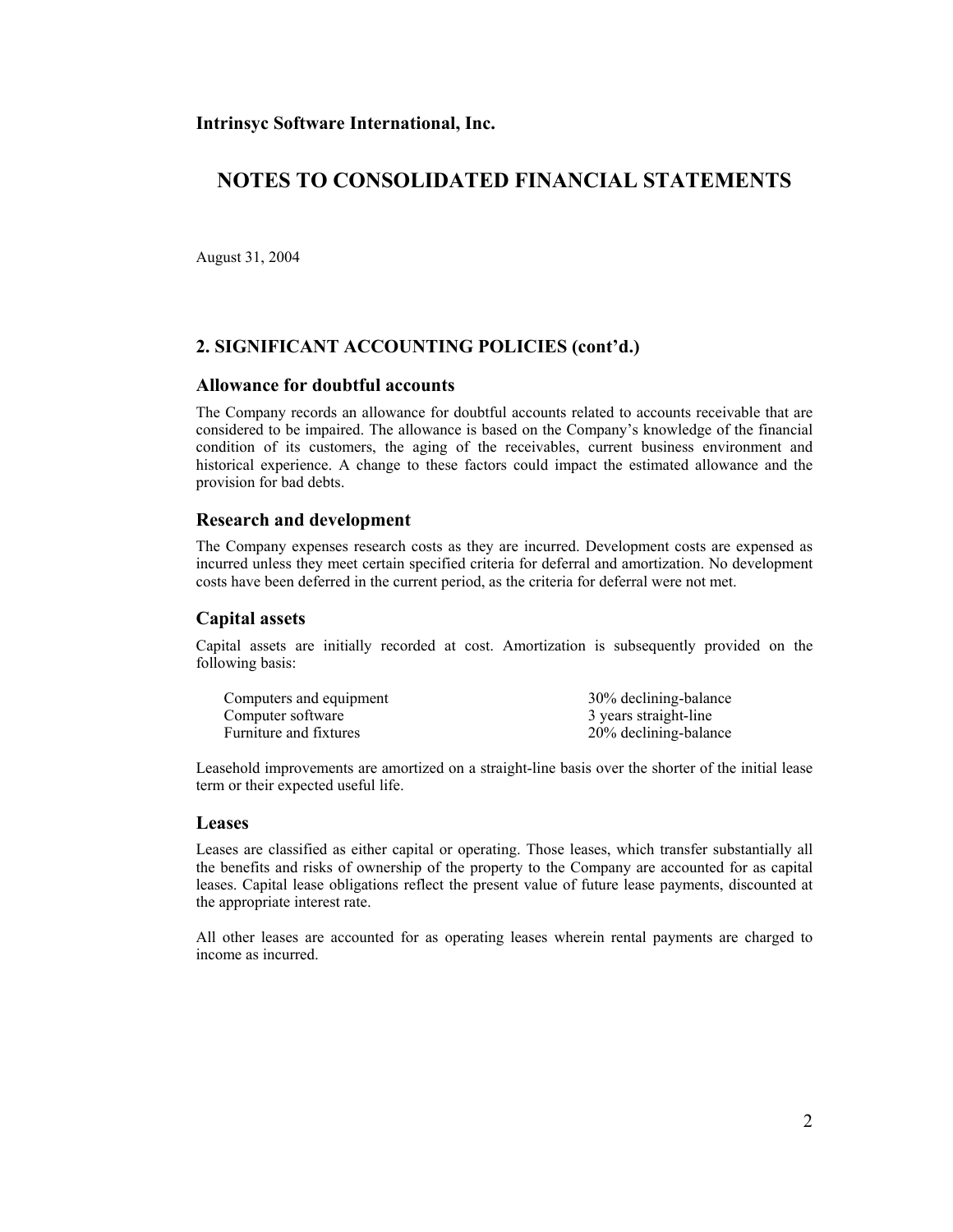## **NOTES TO CONSOLIDATED FINANCIAL STATEMENTS**

August 31, 2004

## **2. SIGNIFICANT ACCOUNTING POLICIES (cont'd.)**

#### **Intellectual property and other intangible assets**

Intellectual property is recorded at cost. Intellectual property related to software is amortized on a straight-line basis over six years.

Intangible assets acquired either individually or with a group of other assets are initially recognized and measured at cost. The cost of a group of intangible assets acquired in a transaction, including those acquired in a business combination that meet the specified criteria for recognition apart from goodwill, is allocated to the individual assets acquired based on their relative fair values.

Intangible assets with finite useful lives are amortized over their estimated useful lives. The amortization methods and estimated useful lives of intangible assets are reviewed annually.

Intangible assets with indefinite useful lives are not amortized and are tested for impairment annually, or more frequently if events or changes in circumstances indicate that the asset might be impaired. The impairment test compares the carrying amount of the intangible asset with its fair value, and an impairment loss is recognized in income for the excess, if any.

#### **Goodwill**

Goodwill is the residual amount that results when the purchase price of an acquired business exceeds the sum of the amounts allocated to the identifiable assets acquired, less liabilities assumed, based on their fair values. Goodwill is allocated as of the date of the business combination to the Company's reporting unit that are expected to benefit from the synergies of the business combination.

Goodwill is not amortized and is tested for impairment annually, or more frequently if events or changes in circumstances indicate that the asset might be impaired. The impairment test is carried out in two steps. In the first step, the carrying amount of the reporting unit is compared with its fair value. When the fair value of a reporting unit exceeds its carrying amount, goodwill of the reporting unit is considered not to be impaired and the second step of the impairment test is unnecessary. Management tested this first step at September 1, 2002, August 31, 2003 and August 31, 2004. The second step was not required to be carried out as the fair value of the reporting unit exceeded its carrying value.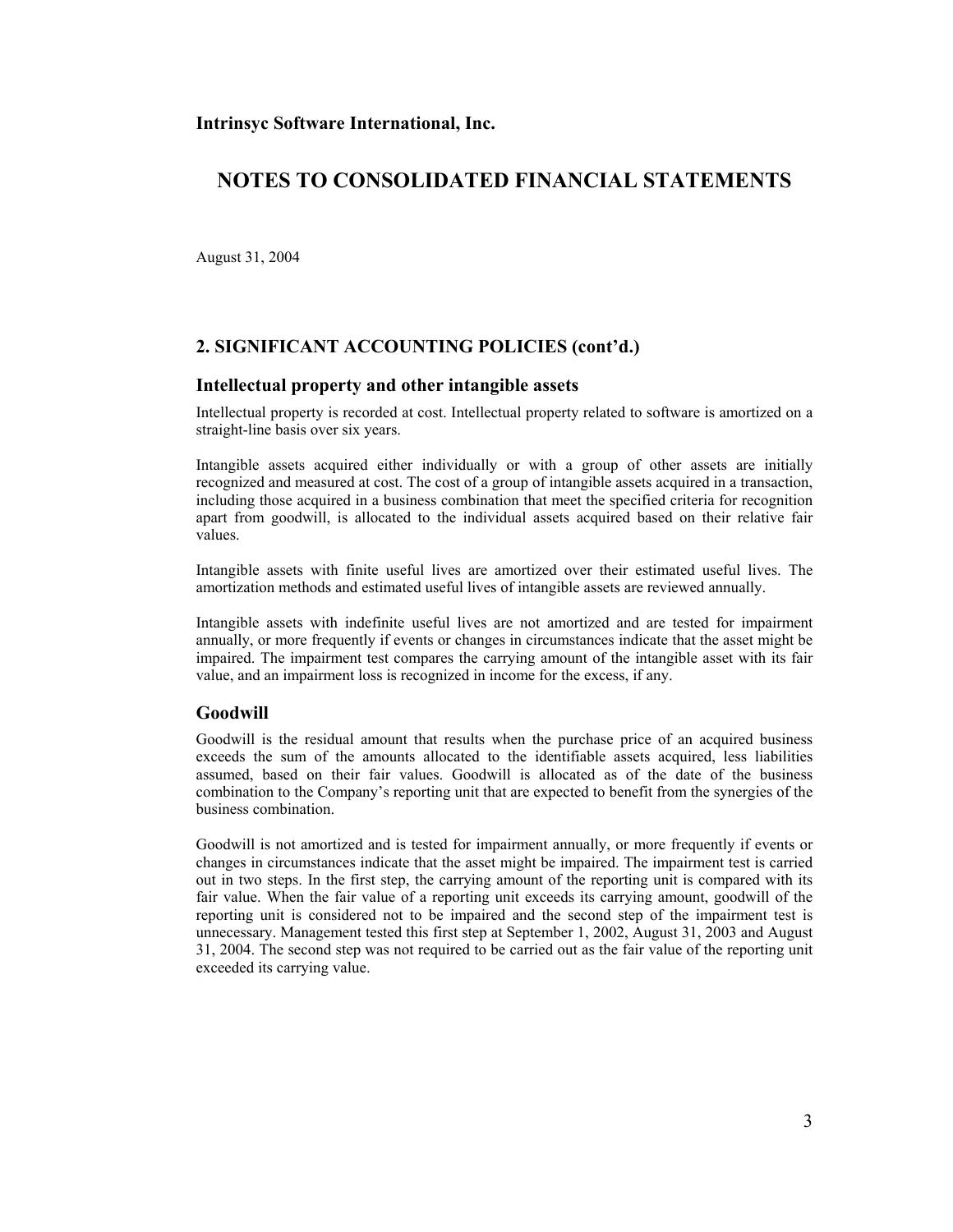August 31, 2004

### **2. SIGNIFICANT ACCOUNTING POLICIES (cont'd.)**

The second step has not been required, but would be carried out if the carrying amount of a reporting unit exceeds its fair value, in which case the implied fair value of the reporting unit's goodwill is compared with its carrying amount to measure the amount of the impairment loss, if any. The implied fair value of the reporting unit's goodwill is determined in the same manner as the value of goodwill is determined in a business combination described in the first paragraph, using the fair value of the reporting unit as if it was the purchase price. When the carrying amount of a reporting unit's goodwill exceeds the implied fair value of the goodwill, an impairment loss is recognized in an amount equal to the excess and is presented as a separate line item in the earnings statement before extraordinary items and discontinued operations.

#### **Revenue recognition**

The Company recognizes revenue from the sale of product and software licenses upon transfer of title, which generally occurs on shipment, unless there are significant post-delivery obligations or collection is not considered probable at the time of sale. When significant post-delivery obligations exist, revenue is deferred until such obligations are fulfilled. Revenue from support obligations is deferred and recognized ratably over the period of the obligation. Revenue from consulting and other services is recorded as the services are performed if there is reasonable certainty as to collectibility.

Revenues from contracts with milestone payments are recognized using the percentage of completion method based on costs incurred relative to total estimated costs to complete. Changes in estimates of contract price, total estimated costs, or estimated losses, if any, are included in the determination of estimated cumulative revenues and expenses in the period the change is determined by management.

#### **Warranty costs**

The Company accrues warranty costs based on management's best estimate, with reference to past experience.

#### **Share issue costs**

The Company reduces the value of consideration assigned to shares issued by the costs, net of income tax recoveries, of issuing the shares.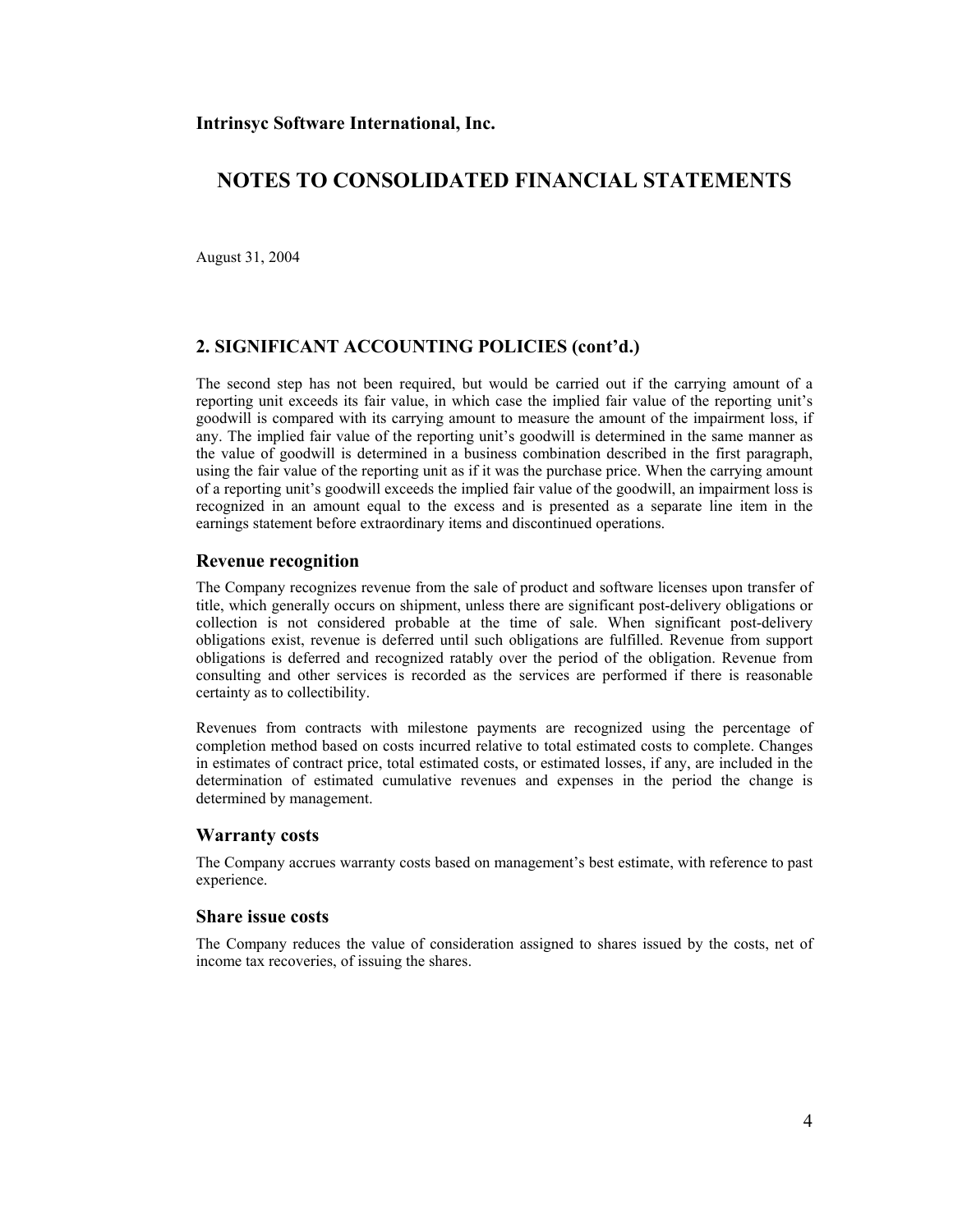August 31, 2004

### **2. SIGNIFICANT ACCOUNTING POLICIES (cont'd.)**

#### **Impairment of capital assets**

The Company monitors the recoverability of capital assets, based on factors such as future utilization, business climate and the future undiscounted cash flows expected to result from the use of the related assets. The Company's policy is to record an impairment loss in the period when the Company determines that the carrying amount of the asset will not be recoverable. At that time, the carrying amount is written down to the undiscounted future cash flows. To August 31, 2004, the Company has not recorded any such impairment losses.

### **Translation of foreign currencies**

Foreign operations that are considered integrated (financially and operationally dependent on the parent) are translated to Canadian dollars using current rates of exchange for monetary assets and liabilities. Historical rates of exchange are used for non-monetary assets and liabilities and average rates for the period are used for revenues and expenses except for amortization, which is translated at exchange rates used in the translation of the related asset accounts. Gains or losses resulting from these translation adjustments are included in income.

Foreign operations that are considered self-sustaining (financially and operationally independent of the parent) are translated to Canadian dollars using the current rates of exchange for assets and liabilities and using average rates for the year for revenues and expenses. Gains or losses resulting from these translation adjustments are deferred in a separate component of shareholders' equity ("Cumulative translation adjustment") until there is a realized reduction in the parent's net investment in the foreign operation.

Transactions completed in foreign currencies are recorded in Canadian dollars at the rates prevailing at the time of the transactions. Monetary assets and liabilities denominated in foreign currencies are recorded in the consolidated financial statements in equivalent Canadian dollars at the rate of exchange prevailing at the balance sheet date.

#### **Stock-based compensation**

The Company accounts for all stock-based payments to non-employees, and employee awards that are direct awards of stock, granted on or after September 1, 2002, using the fair value based method. The Company has granted no such awards during the periods presented. The Company uses the settlement method to account for all other stock-based employee compensation awards. Consideration paid by employees on the exercise of stock options is recorded as share capital. The Company discloses the pro forma effect of accounting for these awards under the fair value based method [see note 8].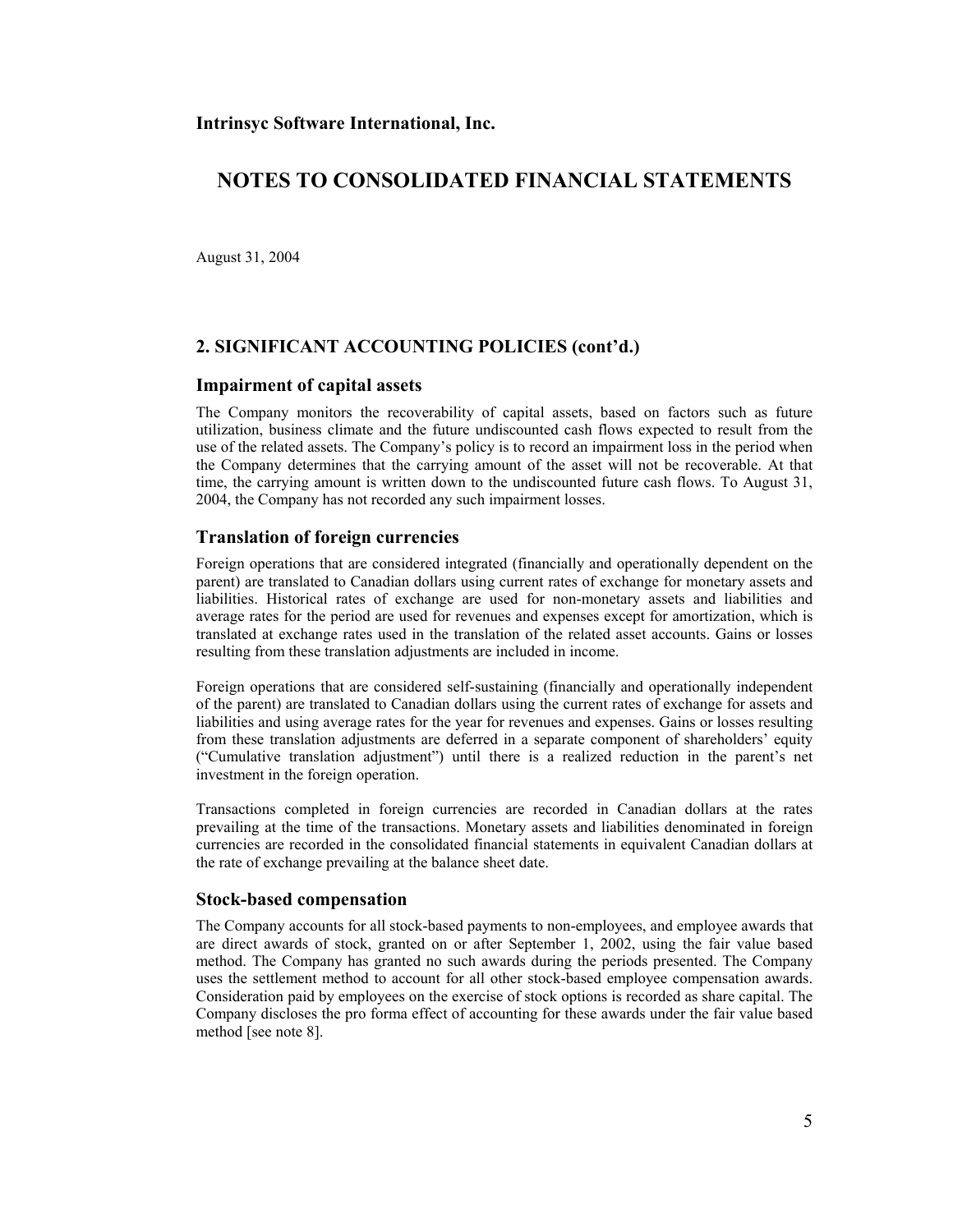August 31, 2004

### **2. SIGNIFICANT ACCOUNTING POLICIES (cont'd.)**

#### **Loss per share**

The loss per share is calculated by using the weighted average number of common shares outstanding during the period. If in a reporting period the Company has outstanding dilutive equity instruments, the diluted loss per share is calculated using the treasury stock method. Diluted per share amounts have not been disclosed as the effect of outstanding options and warrants is anti-dilutive for all periods presented.

#### **Income taxes**

The Company follows the asset and liability method of accounting for income taxes. Under this method, future income taxes are recognized for the future income tax consequences attributable to differences between the financial statement carrying values of existing assets and liabilities and their respective income tax bases (temporary differences). Changes in the net future tax asset or liability are included in income. Future tax assets and liabilities are measured using enacted or substantively enacted tax rates expected to apply to taxable income in the years in which temporary differences are expected to be recovered or settled. The effect on future income tax assets and liabilities of a change in tax rates is included in income in the period that includes the substantive enactment date. Future income tax assets are evaluated and if their realization is not considered "more likely that not", a valuation allowance is provided.

#### **Comparative figures**

The Company has reclassified certain of the figures presented for comparative purposes to conform with the financial statement presentation adopted in the current year.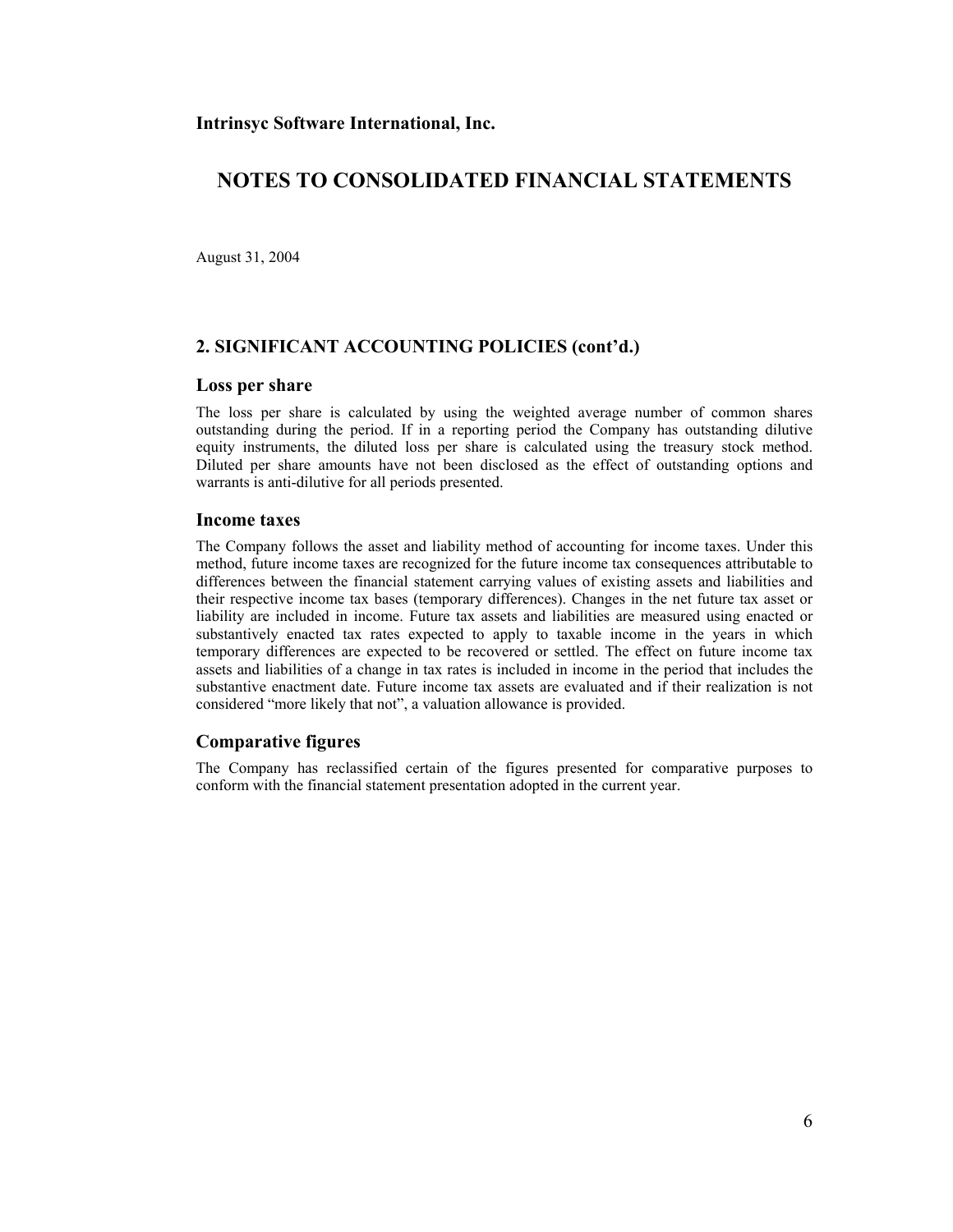August 31, 2004

### **3. ACCOUNTING CHANGE**

#### **Translation of foreign currencies**

The Company's reporting currency is the Canadian dollar. From acquisition [note 4[a]], management considered Intrinsyc Europe Ltd. ("IEL") to be a self-sustaining operation and IEL's financial statements were translated to the Canadian dollar using the current rate method. The resulting translation adjustment was recorded directly to the cumulative translation adjustment, a separate component of shareholders' equity. Effective June 1, 2004, the Company changed the status of IEL from a self sustaining operation to an integrated one, as management believes the nature of the subsidiary has changed, and that IEL is an integrated operation within the group. Accordingly, with the financials statements of IEL are now converted into Canadian dollars using the temporal method. Monetary assets and liabilities are remeasured into the Canadian dollar at end-of-period exchange rates with non-monetary assets and liabilities remeasured at historical exchange rates. Revenue and expenses are remeasured at average exchange rates in effect during each period, except for those expenses related to non-monetary assets and liabilities, which are remeasured at historical exchange rates. Gains or losses from foreign currency remeasurement are included in net income or loss. The resulting foreign exchange loss for the period from June 1, 2004 to August 31, 2004 is recorded in income for fiscal 2004 was \$1,358. Exchange gains and losses previously deferred and accumulated in cumulative translation adjustment continue to be deferred.

Linar Ltd. remains an integrated operation within the group.

Due to the constant change in currency exposures, and the substantial volatility of currency exchange rates, the effect of exchange rate fluctuations upon future operating results could be significant.

### **4. ACQUISITIONS**

#### **[a] Intrinsyc Europe Ltd.**

On June 26, 2002, the Company acquired all of the outstanding shares of Intrinsyc Europe Ltd. ("IEL") (formerly NMI Electronics Ltd.), a U.K.-based company that is a developer of Windows CE-based products, intelligent device applications and smart phone solutions. The acquisition has been accounted for using the purchase method of accounting and the results of operations have been consolidated since the date of acquisition. The purchase agreement contains provisions for additional consideration subject to the achievement of certain performance targets during each of the 12 month periods ended May 31, 2003 and 2004.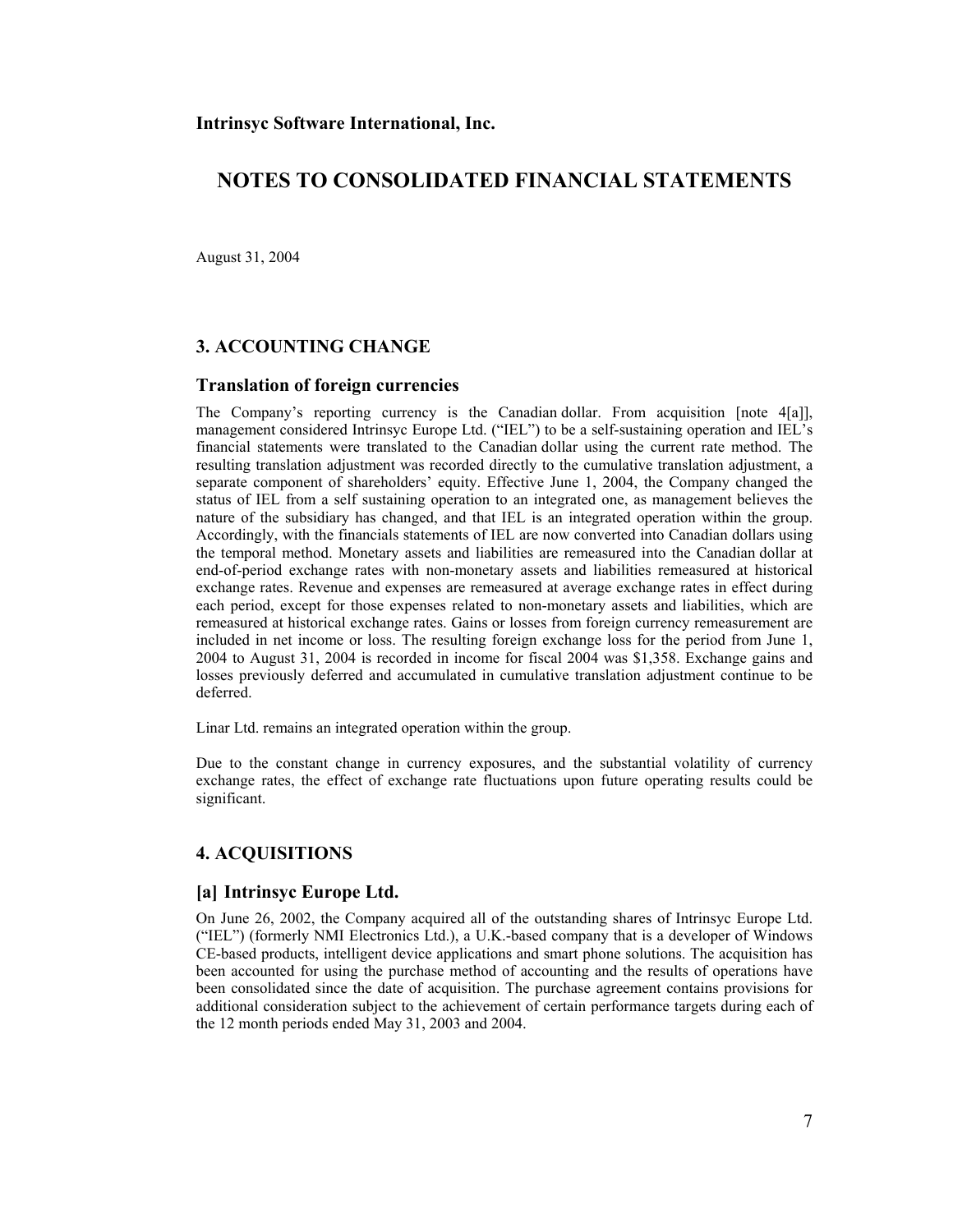## **NOTES TO CONSOLIDATED FINANCIAL STATEMENTS**

August 31, 2004

### **4. ACQUISITIONS (cont'd.)**

#### **[a] Intrinsyc Europe Ltd. (cont'd.)**

The performance criteria for the 12 month period ended May 31, 2003 were achieved, and consequently, additional consideration of \$4,724,461 was due and payable and has been recorded as additional goodwill for the year ended August 31, 2003.

During the quarter ended May 31, 2004, a guaranteed loan note of \$2,195,023 (£881,500) and a loan note of \$862,950 (£357,833) related to the 12 month period ended May 31, 2003 were redeemed (held to guarantee the ability of the Company to meet the guaranteed loan note obligation) including interest of \$90,052.

Additional consideration of up to \$4,120,182 was previously contingently payable or issuable upon the achievement of certain revenue targets for the 12 months ended May 31, 2004. Based on an amendment to the original agreements, dated May 28, 2004, all contingent and unpaid consideration as at May 28, 2004 is considered to be extinguished in return for the issuance of 4,105,727 common shares. These shares were issued on July 8, 2004 at a value of \$2,791,894 based on the closing price of \$0.68 of the Company's shares as at May 31, 2004. This issuance satisfies all amounts payable and completes the transaction in its entirety.

The difference between the value of the shares issued and the amount of contingent and future payable consideration previously accrued, (\$2,349,181), amounted to \$442,713 which was recorded by the Company as an addition to goodwill during the year ended August 31, 2004. There was also \$1,949,621 in accruals recorded during the year in relation to the contingent consideration. As a result, total goodwill recorded during the year amounted to \$2,392,334.

#### **[b] Linar Ltd.**

On January 26, 2001, the Company acquired all of the outstanding shares of Linar Ltd., a U.K. based company which provides Java-based enterprise connectivity software.

Cash payments of up to US\$1,000,000 were payable upon the achievement of specified performance criteria by a certain employee until January 26, 2004 and were recorded as an expense in the period the obligation was incurred. The cash was held in trust pursuant to the acquisition agreement to be paid upon the achievement of the criteria. The final payment of US\$333,000 (\$461,438), was paid out on January 26, 2004 since the performance criteria were achieved.

Warrants to purchase 25,000 common shares of the Company were issued during the three month period ended November 30, 2003 with an exercise price equal to fair market value on January 26, 2003 based on specified criteria having been met [note 9].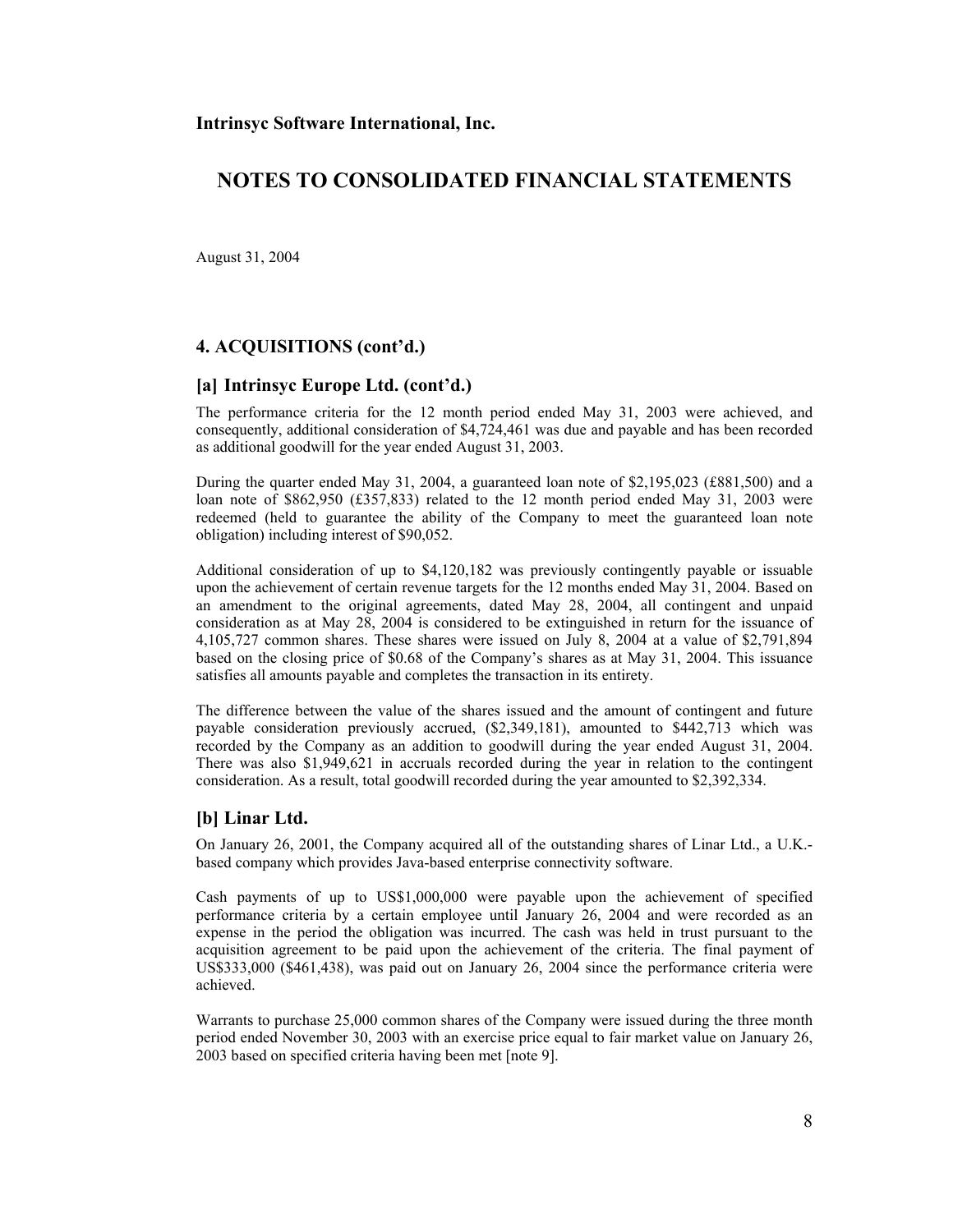## **NOTES TO CONSOLIDATED FINANCIAL STATEMENTS**

August 31, 2004

### **4. ACQUISITIONS (cont'd.)**

#### **[c] Consequent Technologies, Inc.**

On September 9, 2003, the Company acquired from Consequent Technologies Inc. all of its capital assets, a strategic alliance agreement with Neoteric, Inc. and a non-competition agreement with an employee in return for a cash payment of \$330,000. The Company recorded the acquisition of these assets in excess of the fair market value of identifiable assets as a combination of intangible assets.

| Fair market value of identifiable capital assets | 55.920  |
|--------------------------------------------------|---------|
| Intangible assets                                | 274.080 |
| Total purchase price                             | 330,000 |

Consequent Technologies, Inc. is considered a related party by virtue of common management and board membership. This acquisition of tangible and intangible assets was reviewed and approved by the directors of the Company who are unrelated and independent of Consequent Technologies, Inc.

## **5. OPERATING LINE OF CREDIT**

The Company has an operating line of credit for borrowings up to \$1,000,000, bearing interest at prime rate. Prime rate was 3.75% at August 31, 2004. The line is collateralized by a \$1,050,000 Guaranteed Investment Certificate of Deposit. There were no borrowings outstanding against the operating line of credit as at August 31, 2004.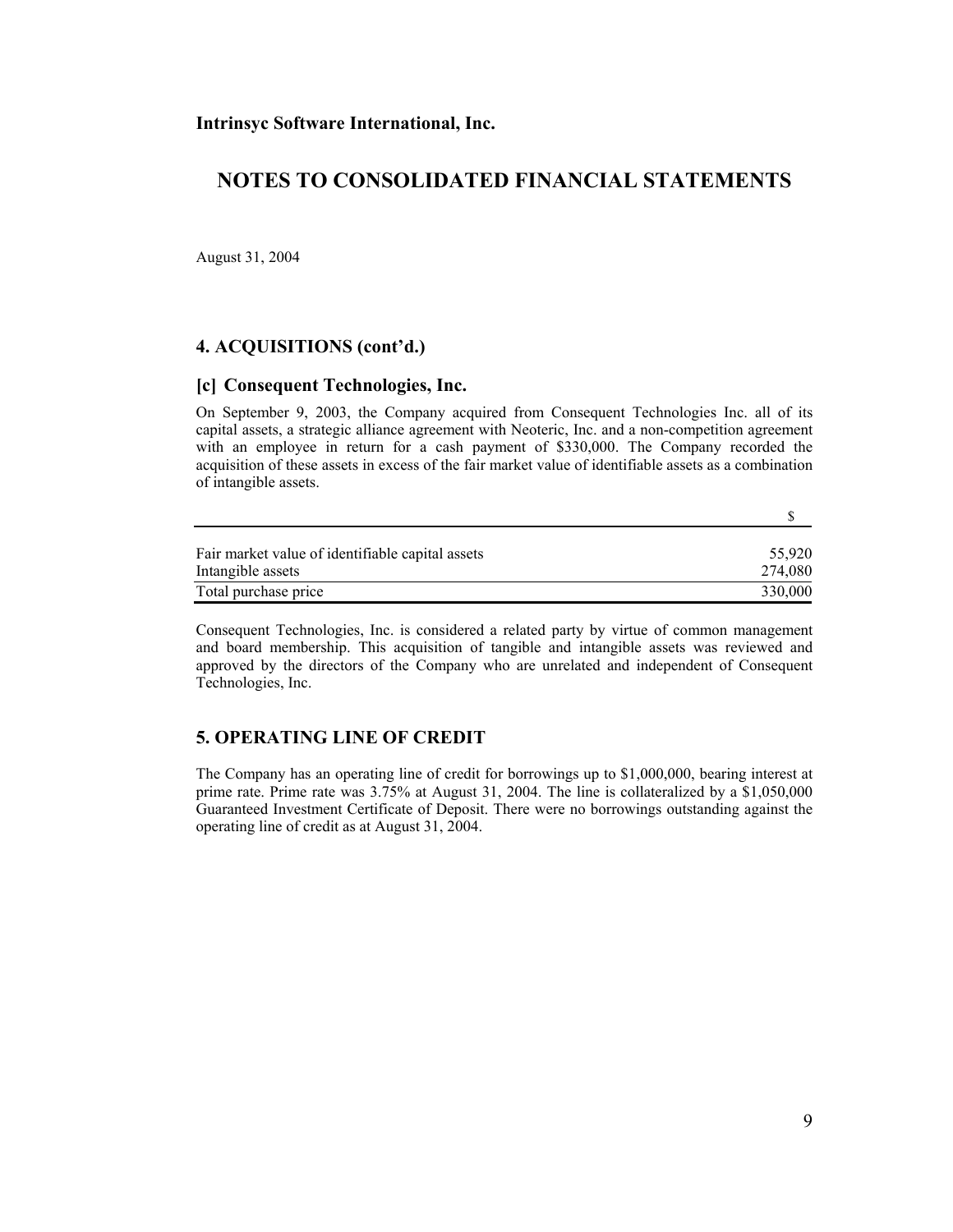August 31, 2004

## **6. CAPITAL ASSETS**

|                         | Cost      | Accumulated<br>amortization | <b>Net book</b><br>value |
|-------------------------|-----------|-----------------------------|--------------------------|
|                         | \$        | \$                          | \$                       |
| 2004                    |           |                             |                          |
| Computers and equipment | 1,677,234 | 1,189,976                   | 487,258                  |
| Computer software       | 764,029   | 656,253                     | 107,776                  |
| Furniture and fixtures  | 748,807   | 584,150                     | 164,657                  |
| Leasehold improvements  | 295,262   | 216,685                     | 78,577                   |
|                         | 3,485,332 | 2,647,064                   | 838,268                  |
| 2003                    |           |                             |                          |
| Computers and equipment | 1,546,912 | 1,007,132                   | 539,780                  |
| Computer software       | 731,601   | 503,062                     | 228,539                  |
| Furniture and fixtures  | 705,333   | 440,813                     | 264,520                  |
| Leasehold improvements  | 283,401   | 127,822                     | 155,579                  |
|                         | 3,267,247 | 2,078,829                   | 1,188,418                |

## **7. GOODWILL AND OTHER INTANGIBLE ASSETS**

[a] The changes in the carrying amount of goodwill for the year ended August 31, 2004 is as follows:

| Balance, August 31, 2003                                 | 11,671,498 |
|----------------------------------------------------------|------------|
| Goodwill related to contingent consideration [note 4[a]] | 2,392,334  |
| Other goodwill additions                                 | 125.646    |
| Balance, August 31, 2004                                 | 14,189,478 |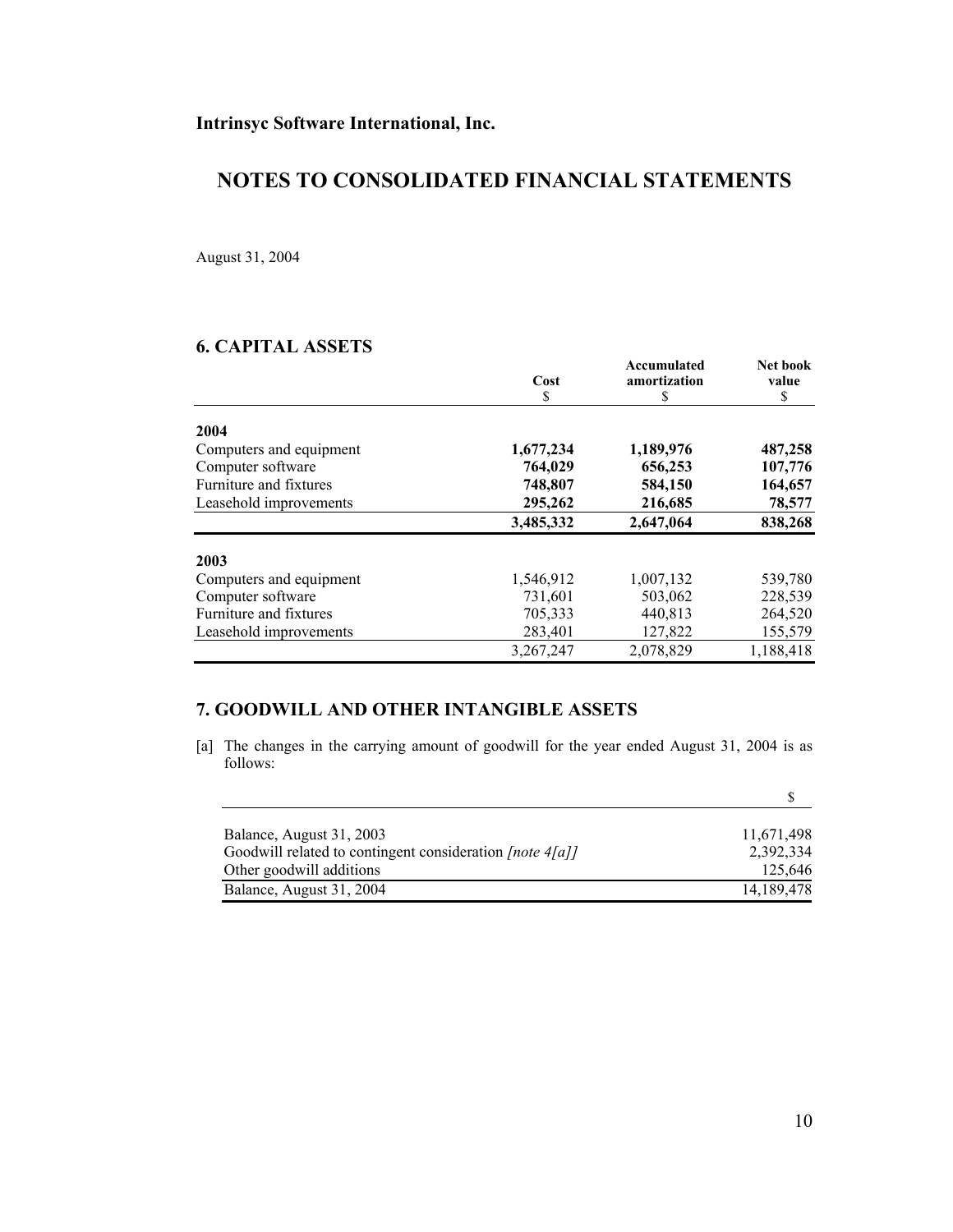August 31, 2004

### **7. GOODWILL AND OTHER INTANGIBLE ASSETS (cont'd.)**

[b] Other intangible assets as at August 31, 2004 are as follows:

|                                     | <b>Gross</b><br>carrying<br>amount<br>S | Accumulated<br>amortization<br>S | <b>Total</b><br>\$ |
|-------------------------------------|-----------------------------------------|----------------------------------|--------------------|
| 2004                                |                                         |                                  |                    |
| Intellectual property               | 3,151,804                               | 1,883,220                        | 1,268,584          |
| Other intangible assets [note 4[c]] | 274,080                                 | 99,816                           | 174,264            |
|                                     | 3,425,884                               | 1,983,036                        | 1,442,848          |
| 2003                                |                                         |                                  |                    |
| Intellectual property               | 3,070,000                               | 1,401,214                        | 1,668,786          |

 The aggregate amortization expense for the year ended August 31, 2004 was \$581,822 [2003  $-$  \$715,336].

## **8. STOCK-BASED COMPENSATION**

No compensation expense has been recognized for the Company's fixed stock option plan. Had compensation expense for the Company's stock options granted on or after September 1, 2002 been determined based on the fair value at the applicable grant dates, the Company's loss for the year would have been increased to the pro forma amount indicated below.

|                                            | 2004<br>\$ | 2003      |
|--------------------------------------------|------------|-----------|
|                                            |            | \$        |
| Loss:                                      |            |           |
| As reported                                | 2,460,241  | 7,047,621 |
| Stock based compensation expense           | 631,342    | 449,204   |
| Pro forma                                  | 3,091,583  | 7,496,825 |
| Loss per common share (basic and diluted): |            |           |
| As reported                                | 0.06       | 0.18      |
| Pro forma                                  | 0.07       | 0.20      |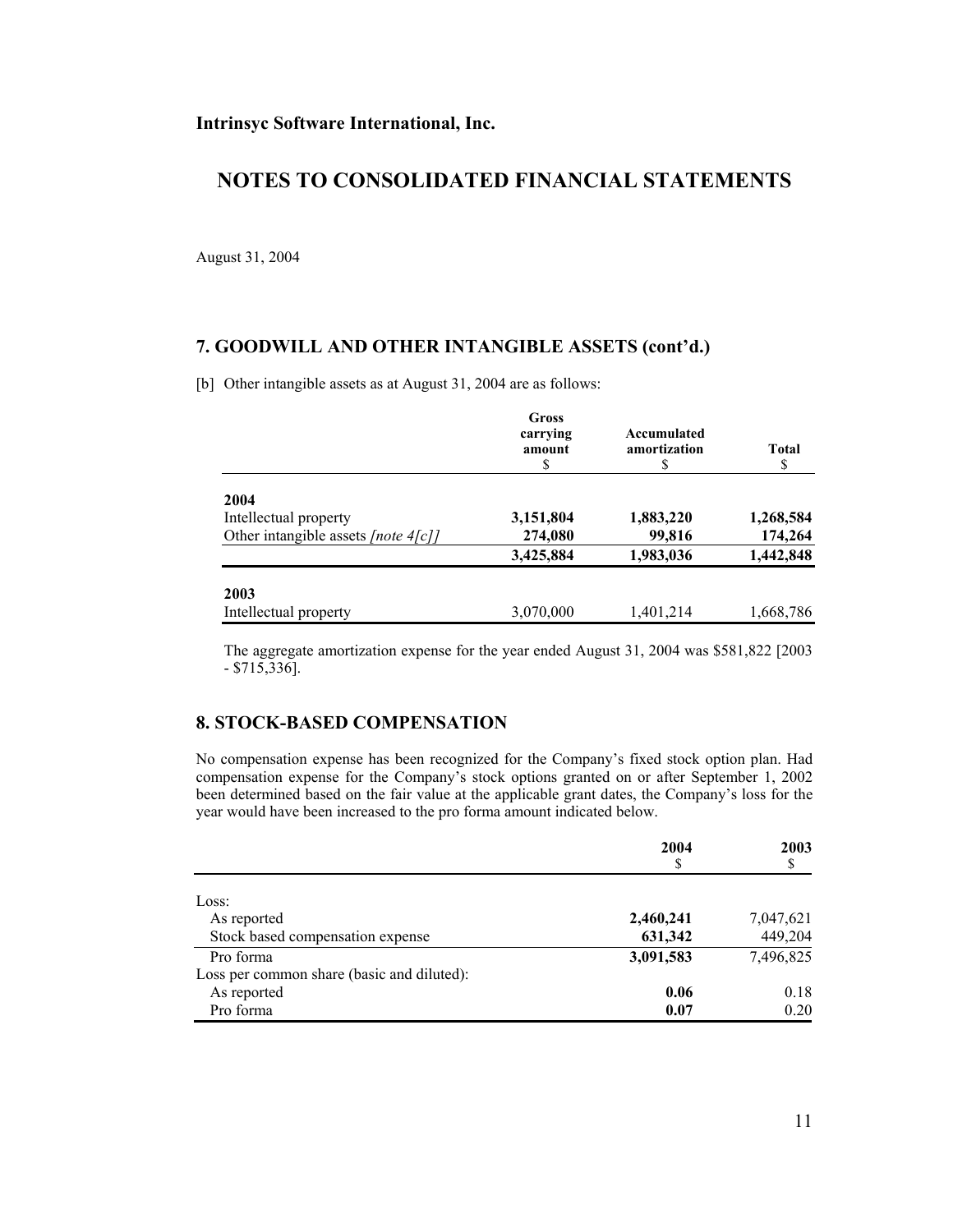August 31, 2004

## **8. STOCK-BASED COMPENSATION (cont'd.)**

The fair value of each option grant was estimated on the date of the grant using the Black-Scholes option pricing model with the following weighted average assumptions.

| Expected life (in years) | 2.62               |
|--------------------------|--------------------|
| Risk-free interest rate  | 2.44-3.51%         |
| Volatility               | $83.8\% - 165.6\%$ |
| Dividend yield           | $0.00\%$           |

## **9. SHARE CAPITAL**

#### **Authorized**

 Unlimited number of common shares without par value; and Unlimited number of preference shares without par value.

### **Issued**

|                                                         | <b>Number</b><br>of shares | Amount<br>\$ |
|---------------------------------------------------------|----------------------------|--------------|
|                                                         |                            |              |
| Outstanding, August 31, 2002                            | 38,216,965                 | 48,697,555   |
| Shares issued for cash on:                              |                            |              |
| Exercise of options                                     | 67,000                     | 51,590       |
| Shares issued in connection with the acquisition of IEL |                            |              |
| [note $4[a]$ ]                                          | 2,572,283                  | 1,208,973    |
| Share price guarantee [note $4/b$ ]                     |                            | (445, 435)   |
| Outstanding, August 31, 2003                            | 40,856,248                 | 49,512,683   |
| Shares issued on exercise of warrants                   | 25,000                     | 23,500       |
| Shares issued in connection with the acquisition of IEL |                            |              |
| [note $4[a]$ ]                                          | 4,105,727                  | 2,791,894    |
| Outstanding, August 31, 2004                            | 44,986,975                 | 52,328,077   |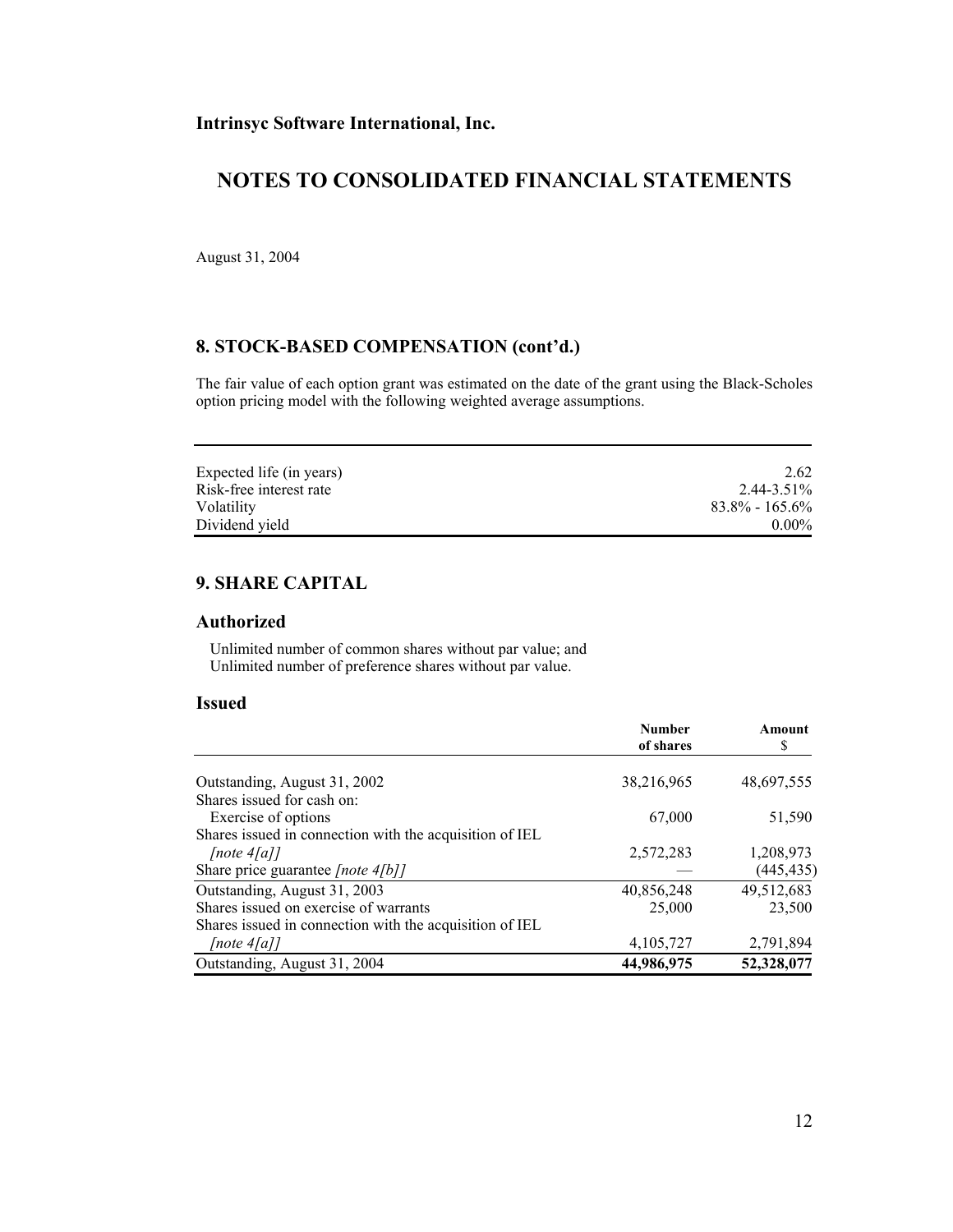August 31, 2004

### **9. SHARE CAPITAL (cont'd.)**

#### **Share option plan**

Under the terms of the Company's employee share option plan, the Board of Directors may grant options to employees, officers and directors. The plan provides for the granting of options at the closing price of the Company's stock prior to the grant date. Options granted on or after May 11, 1999 and before April 5, 2001 generally vest over three years with the first 1/3 vesting at the first anniversary date of the grant and the balance vesting in equal amounts at the end of each quarter thereafter. The Company determines the term of each option at the time it is granted, with options generally having a five year term. The Company has reserved 11,095,774 options for issuance under its employee share option plan of which 4,614,906 have been granted and are outstanding as at August 31, 2004.

A summary of the Company's share option activity for the years ended August 31, 2004 and 2003, is as follows:

|                              | <b>Outstanding options</b> |                                             |
|------------------------------|----------------------------|---------------------------------------------|
|                              | <b>Number</b><br>of shares | Weighted<br>average<br>exercise price<br>æ. |
| Outstanding, August 31, 2002 | 4,471,837                  | 2.26                                        |
| Options granted              | 1,979,475                  | 1.07                                        |
| Options exercised            | (67,000)                   | 0.77                                        |
| Options cancelled            | (1,445,305)                | 1.32                                        |
| Outstanding, August 31, 2003 | 4,939,007                  | 1.81                                        |
| Options granted              | 1,607,840                  | 1.01                                        |
| Options cancelled            | (1, 931, 941)              | 1.79                                        |
| Outstanding, August 31, 2004 | 4,614,906                  | 1.54                                        |

The following table summarizes the share options outstanding at August 31, 2004:

| <b>Options outstanding</b> |                     | <b>Options exercisable</b>                              |                                       |                              |                                       |
|----------------------------|---------------------|---------------------------------------------------------|---------------------------------------|------------------------------|---------------------------------------|
| Range of<br>exercise price | Number of<br>shares | Weighted<br>average<br>remaining<br>contractual<br>life | Weighted<br>average<br>exercise price | <b>Number</b><br>exercisable | Weighted<br>average<br>exercise price |
| $0.49 - 1.21$              | 3,012,234           | 3.92                                                    | 1.05                                  | 1,046,438                    | 1.10                                  |
| $1.32 - 2.97$              | 1,141,527           | 2.01                                                    | 2.11                                  | 836,242                      | 2.38                                  |
| $3.03 - 5.30$              | 461,145             | 1.51                                                    | 3.69                                  | 445,868                      | 3.71                                  |
|                            | 4,614,906           | 3.20                                                    | 1.54                                  | 2,328,548                    | 2.06                                  |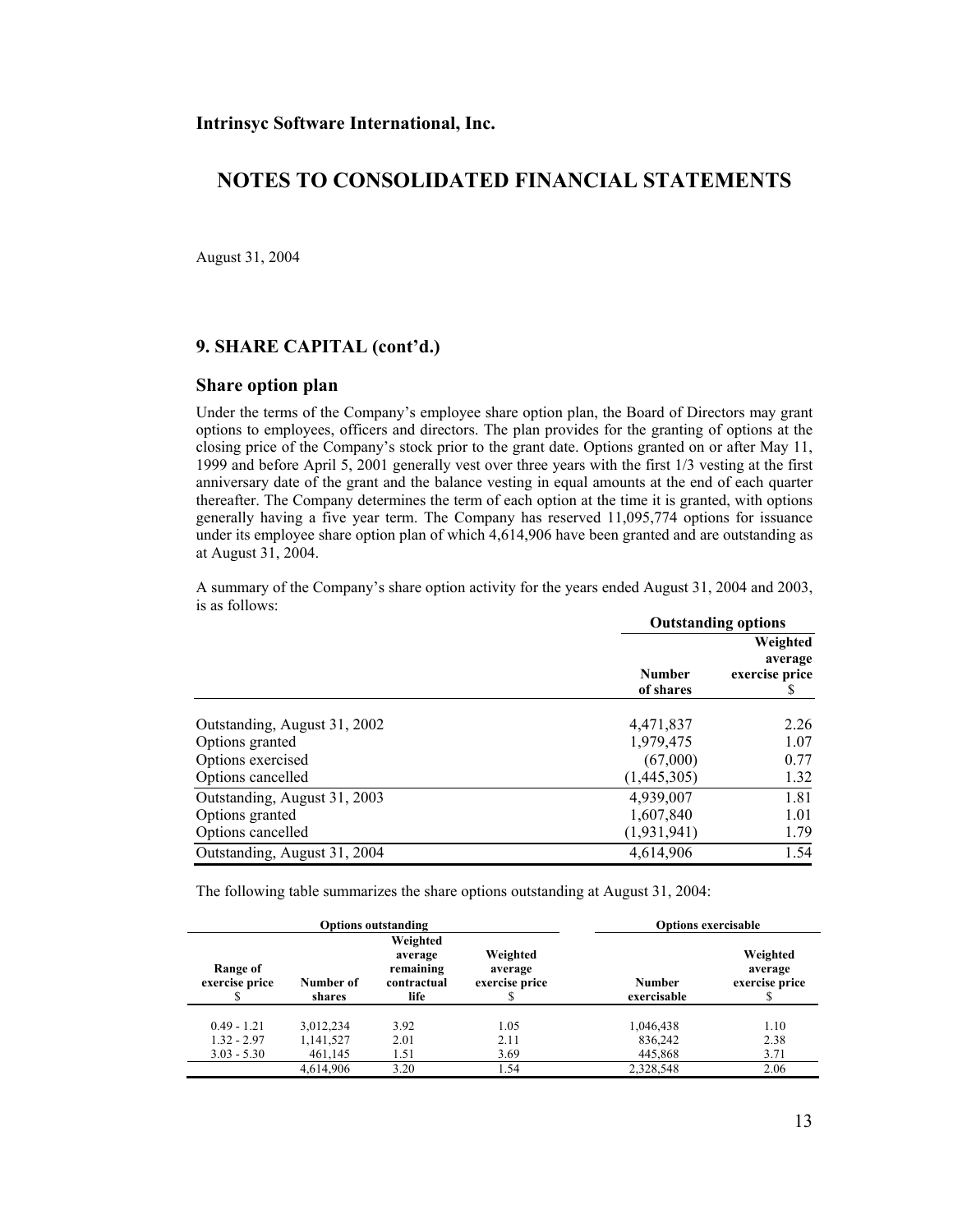## **NOTES TO CONSOLIDATED FINANCIAL STATEMENTS**

August 31, 2004

### **9. SHARE CAPITAL (cont'd.)**

#### **Share purchase warrants**

A summary of the Company's share purchase warrants for the years ended August 31, 2004 and 2003 is as follows:

|                              | <b>Outstanding warrants</b>  |                                      |
|------------------------------|------------------------------|--------------------------------------|
|                              | <b>Number</b><br>of warrants | Weighted<br>average<br>warrant price |
| Outstanding, August 31, 2002 | 391,669                      | 2.79                                 |
| Warrants expired             | (291, 669)                   | 2.65                                 |
| Outstanding, August 31, 2003 | 100,000                      | 3.20                                 |
| Warrants issued              | 25,000                       | 0.94                                 |
| Warrants exercised           | (25,000)                     | 0.94                                 |
| Outstanding, August 31, 2004 | 100,000                      | 3.20                                 |

During the year ended August 31, 2002, the Company granted to the agent an agent's warrant to acquire, without additional consideration, an agent's compensation option. The option entitled the agent to purchase 291,669 special warrants at \$2.65 per special warrant until July 29, 2003. These warrants expired during the year ended August 31, 2003 and were cancelled.

During the year ended August 31, 2004, 25,000 common share purchase warrants were issued at a purchase price \$0.94 with an expiry date of January 26, 2008, as part of the January 26, 2001 Linar acquisition [note 4[b]]. These warrants were exercised during the year ended August 31, 2004. As at August 31, 2004, 100,000 common share purchase warrants are outstanding at a weighted average exercise price of \$3.20.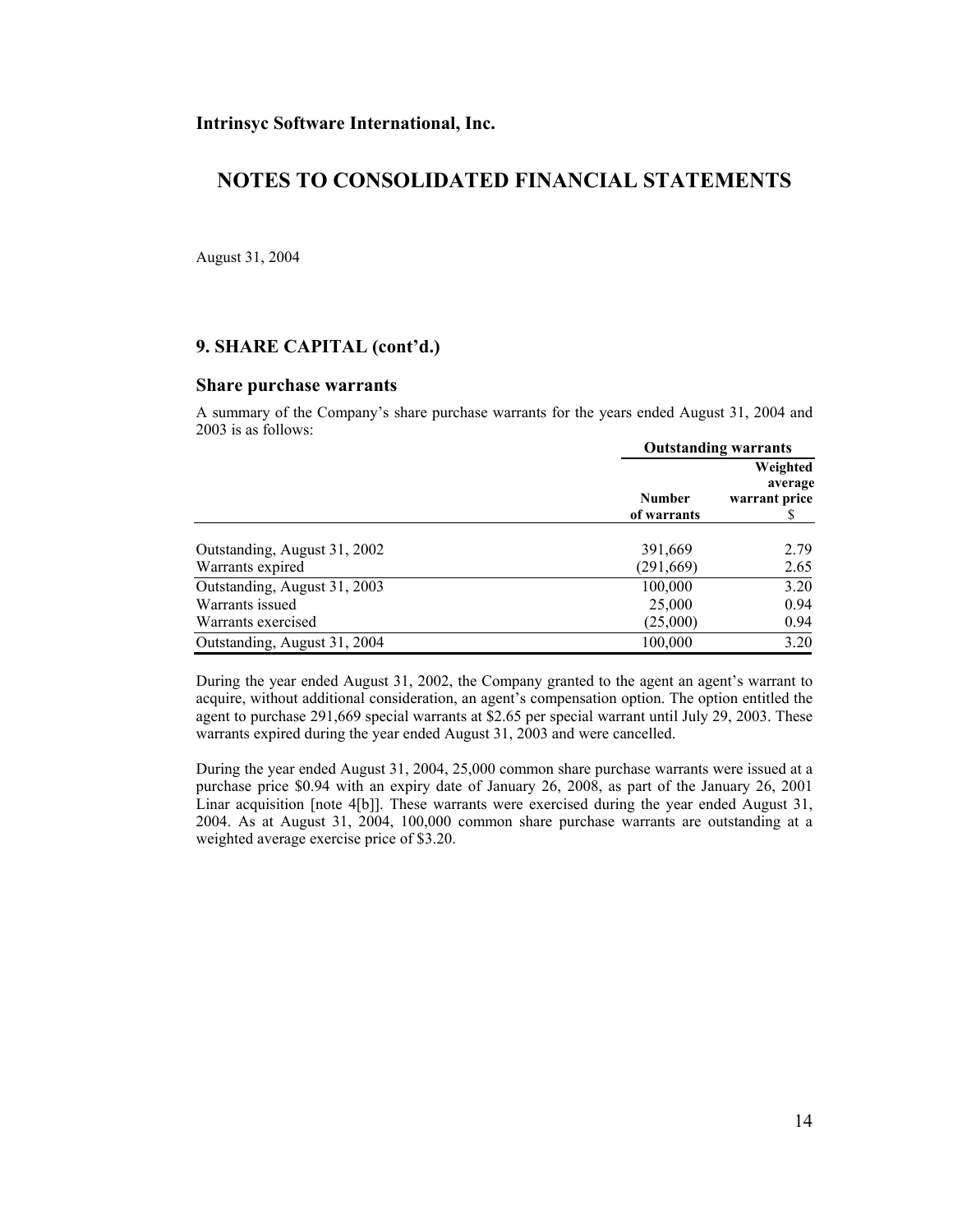August 31, 2004

## **10. INCOME TAXES**

Income tax expense differs from the amount that would be computed by applying the federal and provincial statutory income tax rates of 36.3% [2003 - 38.3%] to loss before income taxes due to the following:

|                                                        | 2004       | 2003        |
|--------------------------------------------------------|------------|-------------|
|                                                        | S          |             |
| Combined Canadian federal and provincial income taxes  |            |             |
| at expected rate                                       | (942,000)  | (2,707,000) |
| Change in valuation allowance                          | (129,000)  | 2,214,000   |
| Permanent and other differences                        | 860,271    | 201,218     |
| Foreign income taxed at other rates                    | 83,000     | 45,000      |
| Adjustment to future income tax assets and liabilities |            |             |
| for enacted changes in tax laws and rates              | (6,000)    | 227,000     |
|                                                        | (134, 271) | (19, 818)   |

The composition of the Company's future tax assets and liabilities as at August 31, 2004 and 2003 is as follows:

|                                         | 2004        | 2003        |
|-----------------------------------------|-------------|-------------|
|                                         | S           | S           |
| Future income tax assets:               |             |             |
| Capital assets                          | 784,000     | 917,000     |
| Loss carry forwards                     | 7,002,000   | 7,351,000   |
| Share issue costs                       | 196,000     | 373,000     |
| SR&ED pool                              | 1,230,000   | 616,000     |
| Other                                   | 585,000     | 669,000     |
|                                         | 9,797,000   | 9,926,000   |
| Valuation allowance                     | (9,797,000) | (9,926,000) |
| Future income tax liability:            |             |             |
| Intellectual property                   | (356, 033)  | (500, 633)  |
| Net future income tax liability         | 356,033     | 500,633     |
| Current future income tax liability     | (94,600)    | (144, 600)  |
| Non-current future income tax liability | 261,433     | 356,033     |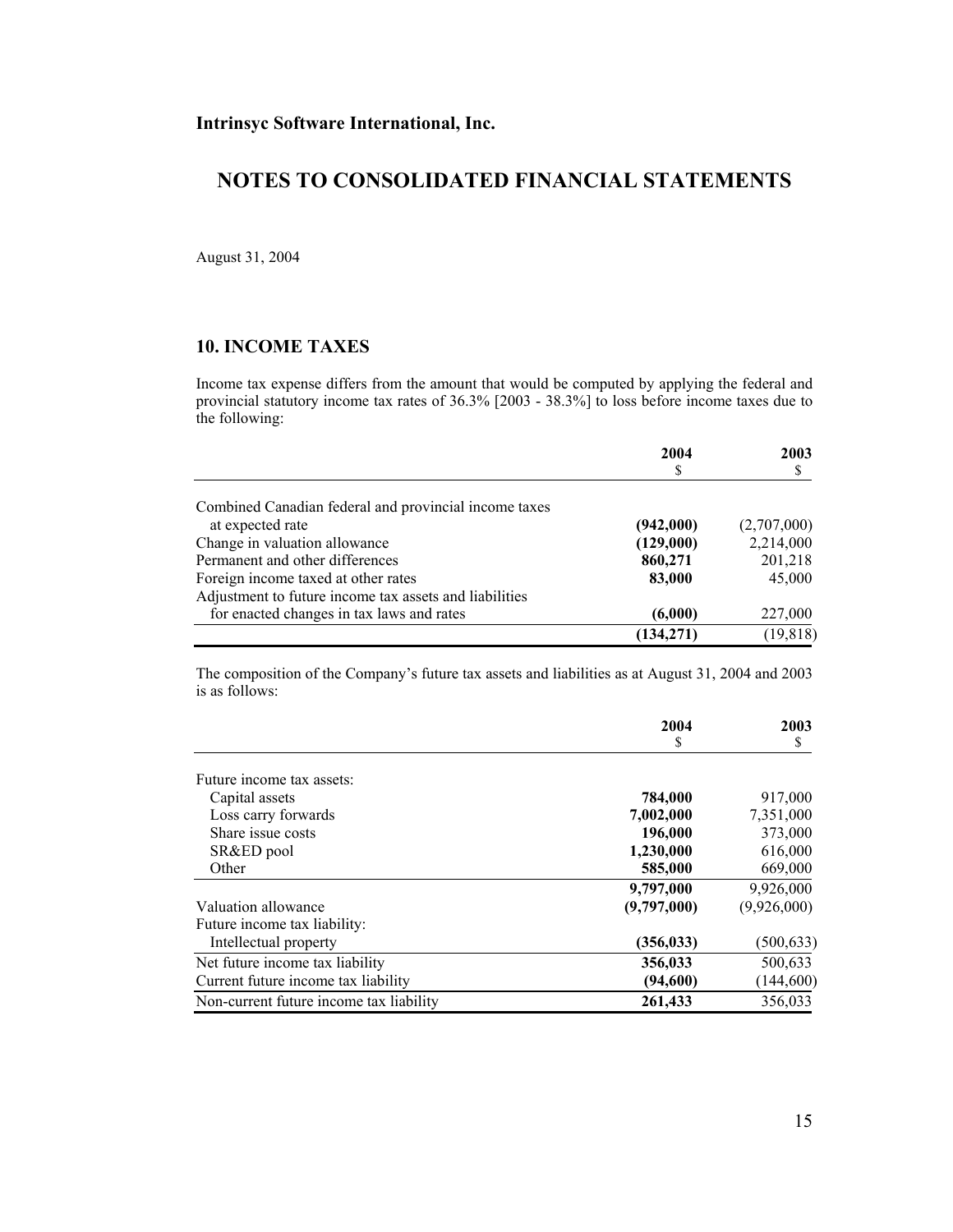August 31, 2004

#### **10. INCOME TAXES (cont'd.)**

The future income tax assets have not been recognized in these consolidated financial statements, as management does not consider it more likely than not that such assets will be realized in the carry forward period.

As at August 31, 2004, the Company has non-capital loss carry forwards for Canadian purposes aggregating approximately \$18,800,000 available to reduce taxable income otherwise calculated in future years. These losses expire as follows:

|      | \$         |
|------|------------|
| 2005 | 3,200,000  |
| 2006 | 1,600,000  |
| 2007 | 2,200,000  |
| 2008 | 1,200,000  |
| 2009 | 3,700,000  |
| 2010 | 6,200,000  |
| 2011 | 700,000    |
|      | 18,800,000 |

The Company also has approximately \$3,400,000 of scientific research and experimental development expenditures that may be carried forward indefinitely to be deducted against future Canadian taxable income, and investment tax credits of approximately \$630,000 available to offset future Canadian federal income taxes payable. The investment tax credits expire commencing in 2011 until 2012.

At August 31, 2004, the Company also has non-capital loss carry forwards for UK income tax purposes totaling approximately \$1,100,000 that may be carried forward indefinitely to reduce taxable income otherwise calculated in future years.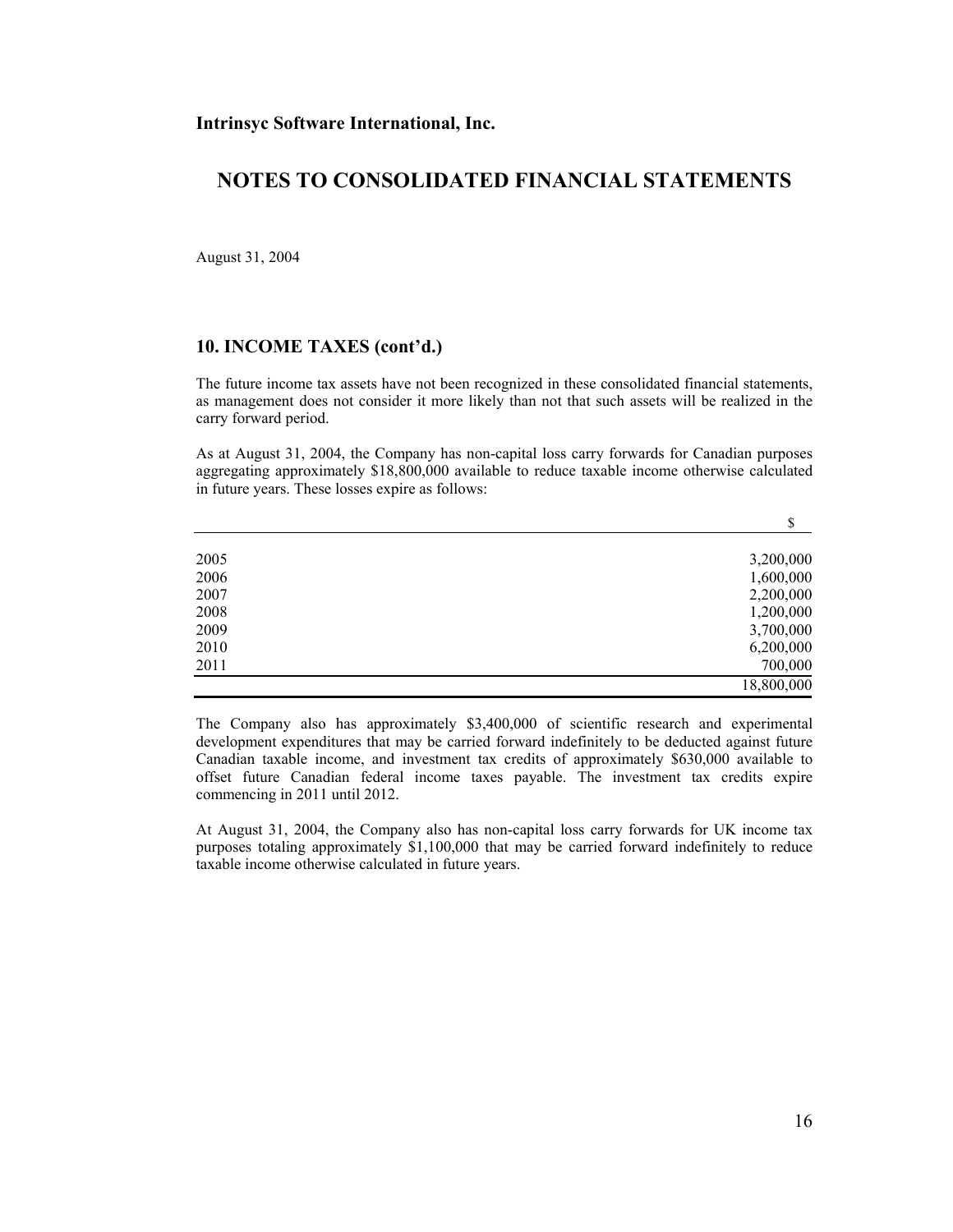August 31, 2004

### **11. COMMITMENTS AND CONTINGENCIES**

[a] The Company has lease commitments for office premises and equipment with remaining terms of up to five years. The minimum lease payments in each of the next five years are approximately as follows:

|      | Φ<br>Φ    |
|------|-----------|
| 2005 | 554,281   |
| 2006 | 758,721   |
| 2007 | 248,714   |
| 2008 |           |
| 2009 |           |
|      | 1,561,716 |

[b] Under agreements with the Government of Canada's Technology Partnerships Canada ("TPC") program, the Company is eligible to receive conditionally repayable research and development funding amounting up to \$5,415,648 to support the development of embedded devices and wired and wireless internet-enabled network connectivity. During the year ended August 31, 2004, the Company has claimed \$603,074 [2003 - \$1,327,675], which has been recorded as a reduction of expenses. The amount recorded is net of a 15% commission that was paid to a consultant for services performed in securing the funding. Under the terms of the agreement, an amount up to a maximum of \$13,278,000 is to be repaid by royalties on annual sales, in excess of certain revenue thresholds of specified products, commencing in 2003 through to 2011.

 The Company's Technology Partnerships Canada ("TPC") funding agreement expired on March 31, 2004 and all claims up to that date in the amount of \$3,187,167, have been completed and filed. During the fiscal year 2004, the Company was notified that, as part of an ongoing audit of the Company's claims totalling \$947,374 (\$763,127 net of commissions), payment of current outstanding claims would be withheld until the completion of the audit, as permitted in the funding contract.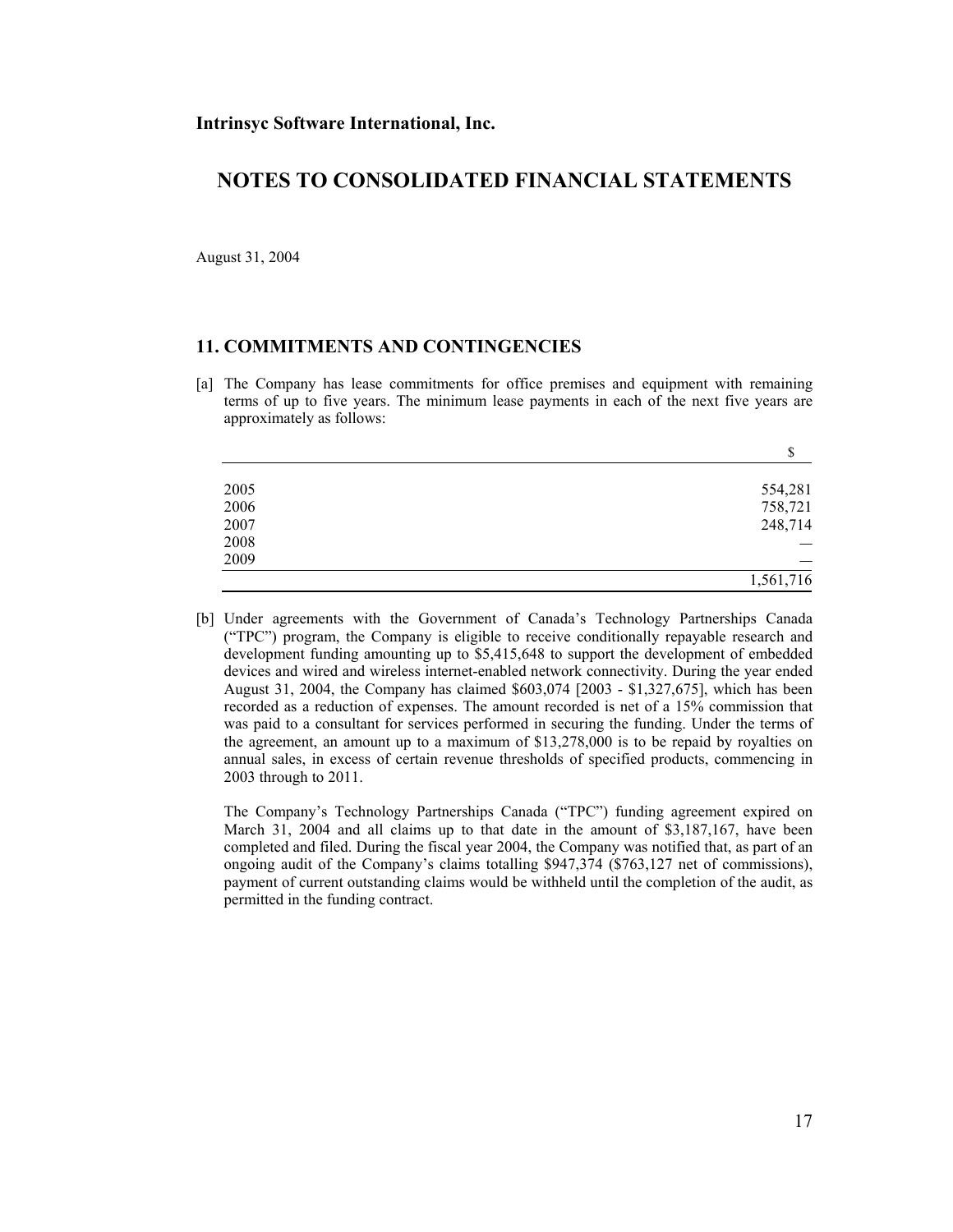August 31, 2004

### **11. COMMITMENTS AND CONTINGENCIES (cont'd.)**

 On August 25, 2004 the Company reached a settlement with Industry Canada at the conclusion of their audit. The Company was found to be in breach of its TPC funding agreement due to improper use of an outside consultant. As a result, the Company made a payment of \$568,268 to the Government of Canada. This figure represented 15% of amounts claimed from the inception of the funding agreement to April 1, 2004. The Company also settled with the contractor who had provided services related to the TPC filings, and as a result, a total of \$184,247 that was previously charged against TPC funding (but not paid) to the contractor in the year ended August 31, 2004 has been reversed in the current period. All claims have therefore been settled and agreed to by the Company and the contractor. The Company expects that the \$947,374 receivable from TPC which is outstanding at year end as funds were held pending the outcome of the settlement will be released under the standard terms of the funding agreement.

### **12. FINANCIAL INSTRUMENTS AND RISK MANAGEMENT**

#### **Fair values**

The carrying amounts of cash and cash equivalents, accounts receivable, other receivable, and accounts payable and accrued liabilities approximate fair values due to their short maturities.

#### **Credit and foreign currency risk**

The Company maintains substantially all of its cash and cash equivalents with major financial institutions in Canada. Deposits held with banks may exceed the amount of insurance provided on such deposits. However, as the Company can generally redeem these deposits upon demand, the Company bears minimal risk.

Financial instruments that potentially subject the Company to concentrations of credit risk are primarily accounts receivable. Management is of the opinion that any risk of accounting loss is significantly reduced due to the financial strength of the Company's major customers. The Company performs ongoing credit evaluations of its customers' financial condition and requires letters of credit or other guarantees whenever deemed necessary.

Although substantially all of the Company's revenues are received in US dollars, the Company incurs operating costs and has outstanding indebtedness that is denominated in Canadian dollars. Fluctuations in the exchange rates between these currencies could have a material effect on the business, financial condition and results of operations. The Company attempts to mitigate this risk by denominating many of its payment obligations in US dollars.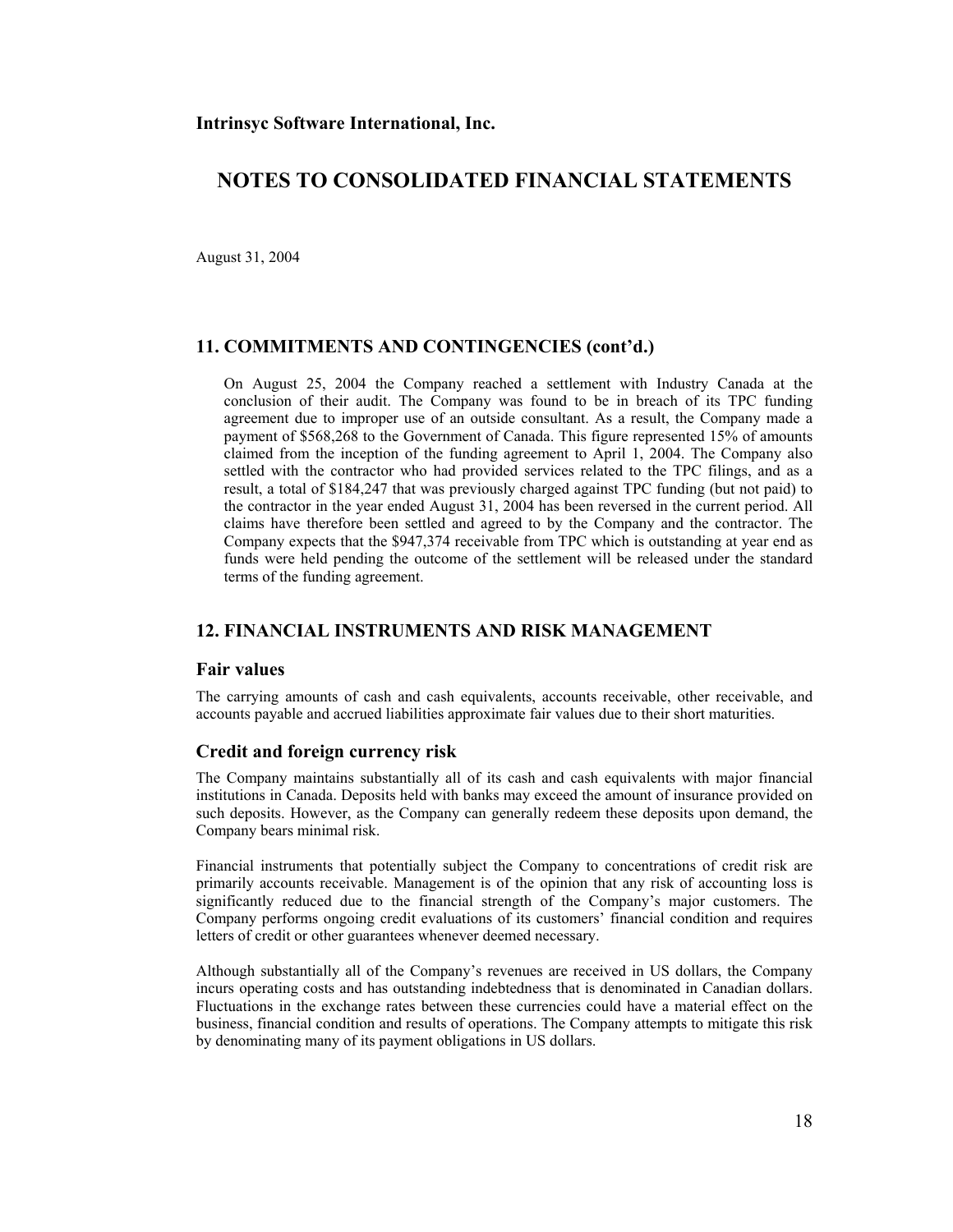## **NOTES TO CONSOLIDATED FINANCIAL STATEMENTS**

August 31, 2004

### **13. SEGMENTED INFORMATION**

#### **Operating segments**

The Company operates in the sale and service of embedded hardware and software solutions and all sales of the Company's products and services are made in this segment. Management makes decisions about allocating resources based on the one operating segment.

#### **Geographic information**

Substantially all of the Company's capital assets are located in Canada. The Company earned revenues attributed to the following countries based on the location of the customer:

|                      | 2004       | 2003       |
|----------------------|------------|------------|
| <b>United States</b> | 5,475,379  | 6,950,726  |
| Canada               | 153,529    | 567,277    |
| Europe               | 8,971,673  | 4,963,854  |
| Other                | 575,347    | 1,397,166  |
|                      | 15,175,928 | 13,879,023 |

#### **Significant customers**

One customer accounted for more than 10% of sales for the year ended August 31, 2004. There were no customers that amounted to more than 10% of sales for the year ended August 31, 2003.

## **14. RESTRUCTURING AND OTHER COSTS**

During the fiscal year, the Company approved and implemented a further business restructuring which included severance and recruitment costs associated with the reorganization of the management team. Subsequent to year end, all costs were paid.

On April 30, 2003, the Company announced and implemented a business restructuring through a workforce reduction. The Company has substantially completed the implementation of the restructuring at August 31, 2003.

Workforce reduction charges of \$717,871 were related to the cost of severance and benefits associated with 22 employees notified of termination. However, management has recorded their best estimate of the potential liability and does not believe that the actual amounts will vary significantly from the estimates.